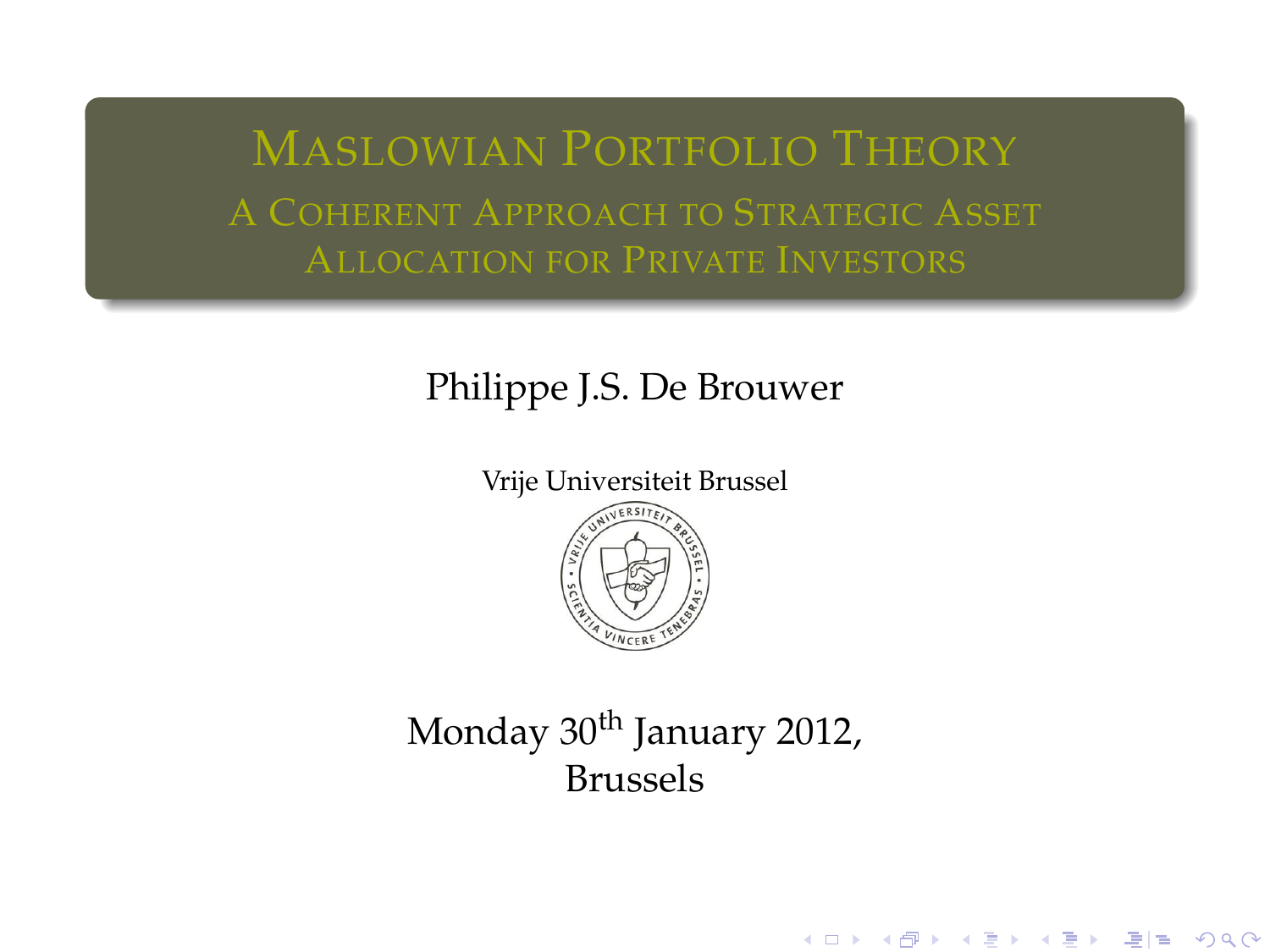## **I[NTRODUCTION](#page-2-0)**

- MAIN ORIGINAL THESIS: M[ASLOWIAN](#page-5-0) PORTFOLIO T[HEORY](#page-5-0)—MAPT
	- B[ROADENING THE](#page-8-0) SCOPE
		- [Target Oriented Investment Advice—TOIA](#page-11-0)
		- [A Mathematical Implementation + Examples](#page-14-0)
		- [TOIA is not MV Optimal](#page-23-0)
		- [Maslow's Theory is Contested](#page-24-0)
		- [MiFID](#page-25-0)
- FURTHER R[ESEARCH](#page-26-0)
- **C[ONCLUSIONS](#page-28-0)** 
	- [Disadvantages of TOIA](#page-29-0)
	- [Advantages of TOIA](#page-30-0)
	- [Summary](#page-31-0)

∢ □ ▶ ∢ *□*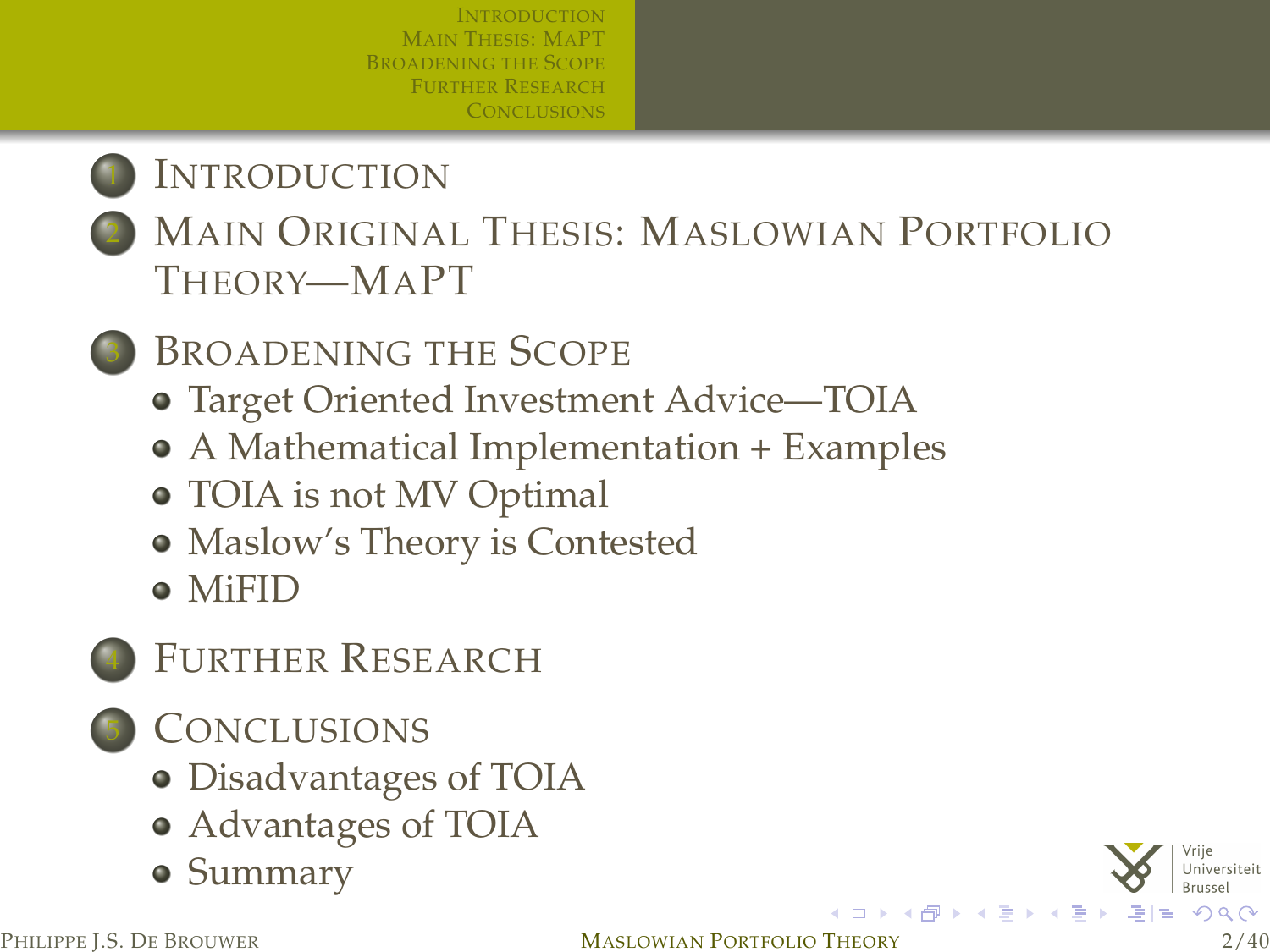# **OUTLINE**

# **I[NTRODUCTION](#page-2-0)**

- MAIN ORIGINAL THESIS: M[ASLOWIAN](#page-5-0) PORTFOLIO T[HEORY](#page-5-0)—MAPT
- **B[ROADENING THE](#page-8-0) SCOPE** 
	- [Target Oriented Investment Advice—TOIA](#page-11-0)
	- [A Mathematical Implementation + Examples](#page-14-0)
	- [TOIA is not MV Optimal](#page-23-0)
	- [Maslow's Theory is Contested](#page-24-0)
	- [MiFID](#page-25-0)
- FURTHER R[ESEARCH](#page-26-0)
- **C[ONCLUSIONS](#page-28-0)** 
	- [Disadvantages of TOIA](#page-29-0)
	- [Advantages of TOIA](#page-30-0)
	- [Summary](#page-31-0)

<span id="page-2-0"></span>

#### PHILIPPE L.S. DE BROUWER **MASLOWIAN PORTFOLIO THEORY** 3/40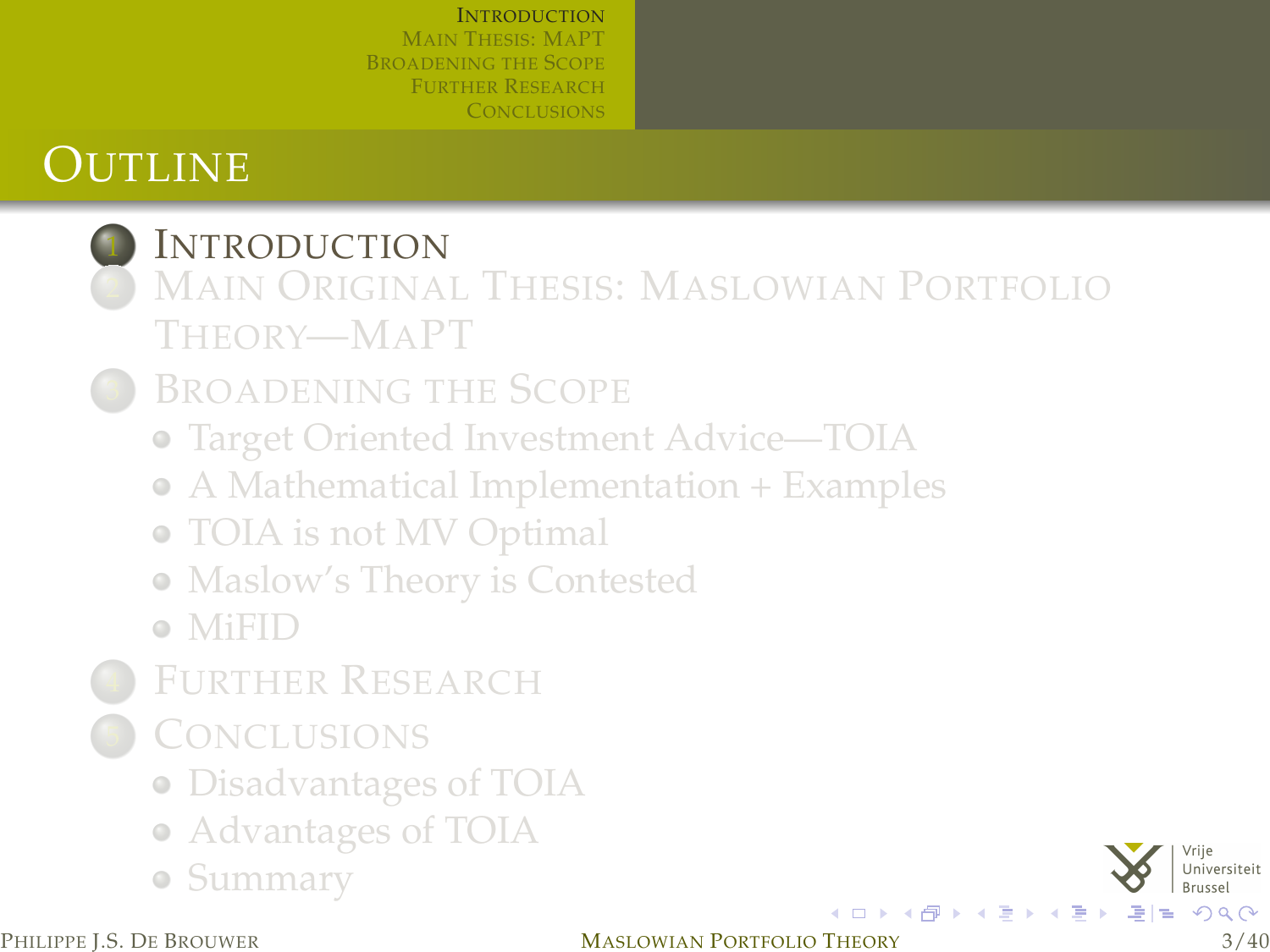## EXISTING THEORIES

*Normative Theories* /*All Investments in One Portfolio*

e.g. Mean-Variance [\(Markowitz 1952a\)](#page-36-0)

$$
[Description of Descriptive Theories]
$$

e.g. Behavioural Portfolio Theory [\(Shefrin and Statman 2000\)](#page-37-0)

PHILIPPE J.S. DE BROUWER **MASLOWIAN PORTFOLIO THEORY** 4/40

Universiteit

イロトイ団トイミドイミド 毛性 のんぺ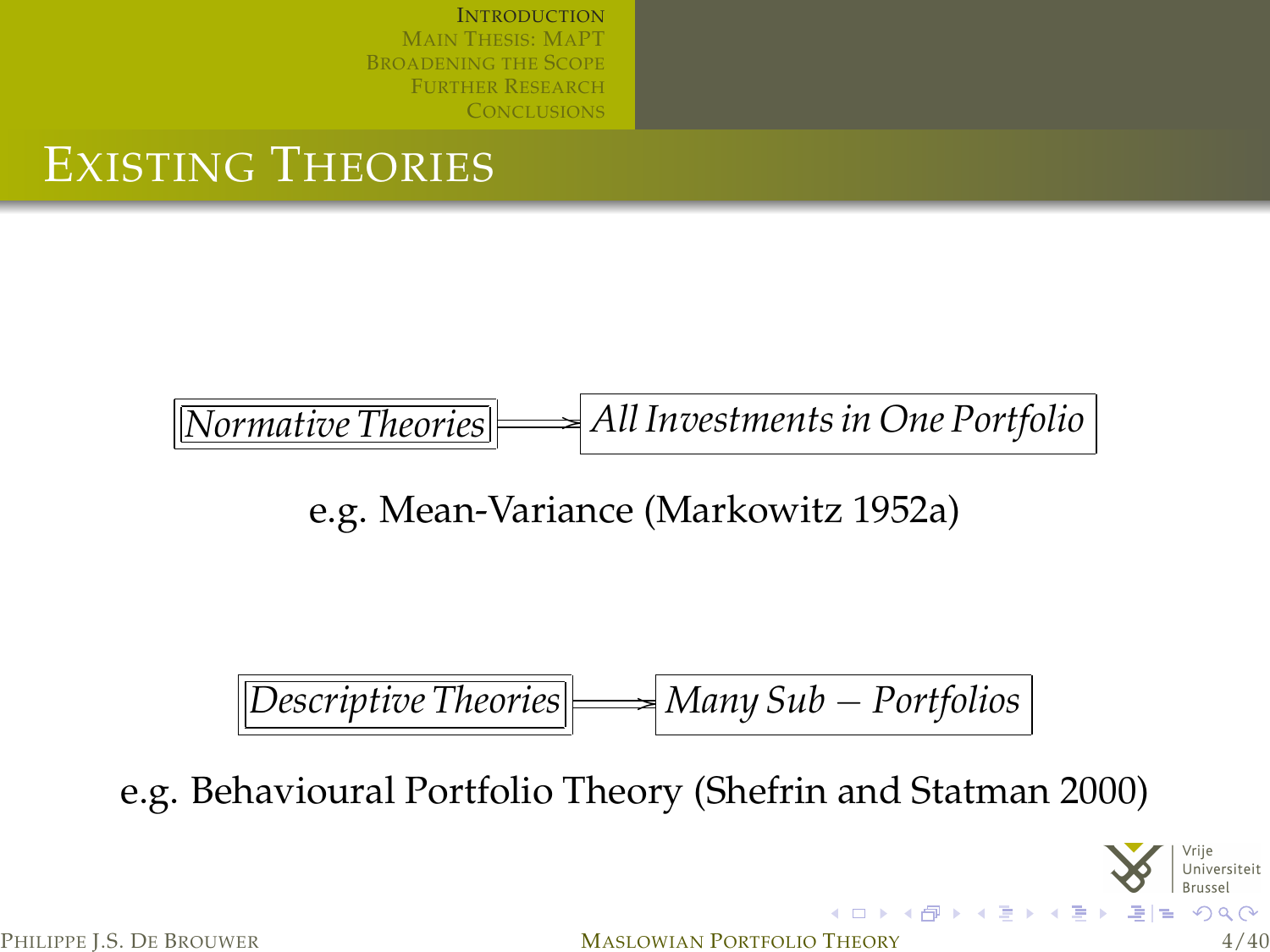

#### People making choices based on the normative theories

 $\ldots$  OR  $\ldots$ 

#### Normative theories that allow for portfolio segmentation (mental accounts)



PHILIPPE L.S. DE BROUWER **MASLOWIAN PORTFOLIO THEORY** 5/40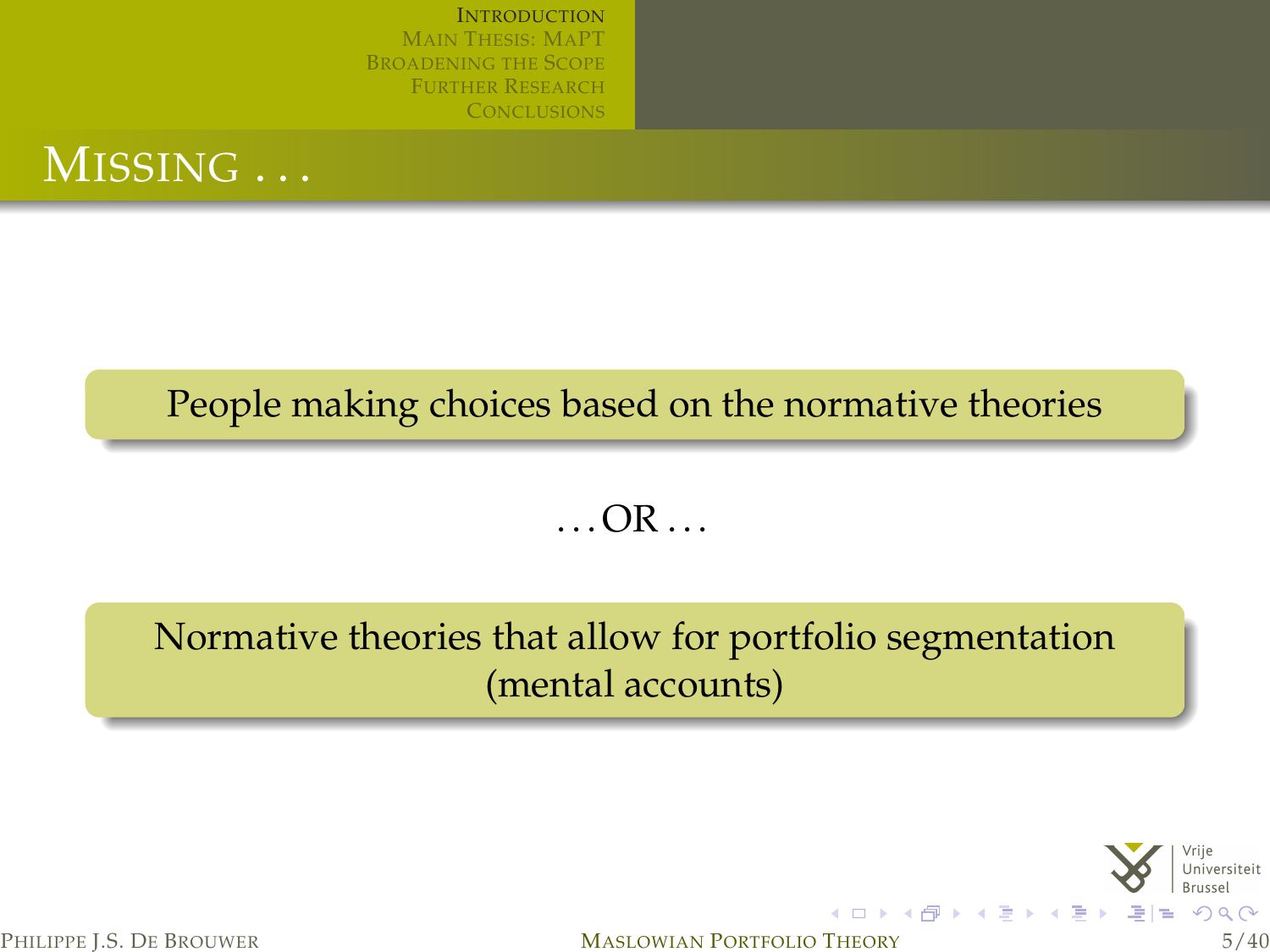# **OUTLINE**

# **I[NTRODUCTION](#page-2-0)**

MAIN ORIGINAL THESIS: M[ASLOWIAN](#page-5-0) PORTFOLIO T[HEORY](#page-5-0)—MAPT

**B[ROADENING THE](#page-8-0) SCOPE** 

[Target Oriented Investment Advice—TOIA](#page-11-0)

[A Mathematical Implementation + Examples](#page-14-0)

- [TOIA is not MV Optimal](#page-23-0)
- [Maslow's Theory is Contested](#page-24-0)

[MiFID](#page-25-0)

- FURTHER R[ESEARCH](#page-26-0)
- **C[ONCLUSIONS](#page-28-0)** 
	- [Disadvantages of TOIA](#page-29-0)
	- [Advantages of TOIA](#page-30-0)
	- [Summary](#page-31-0)

<span id="page-5-0"></span>メロメメ 伊 メメ きょくぼ メ 海  $QQ$ 

PHILIPPE L.S. DE BROUWER **MASLOWIAN PORTFOLIO THEORY** 6/40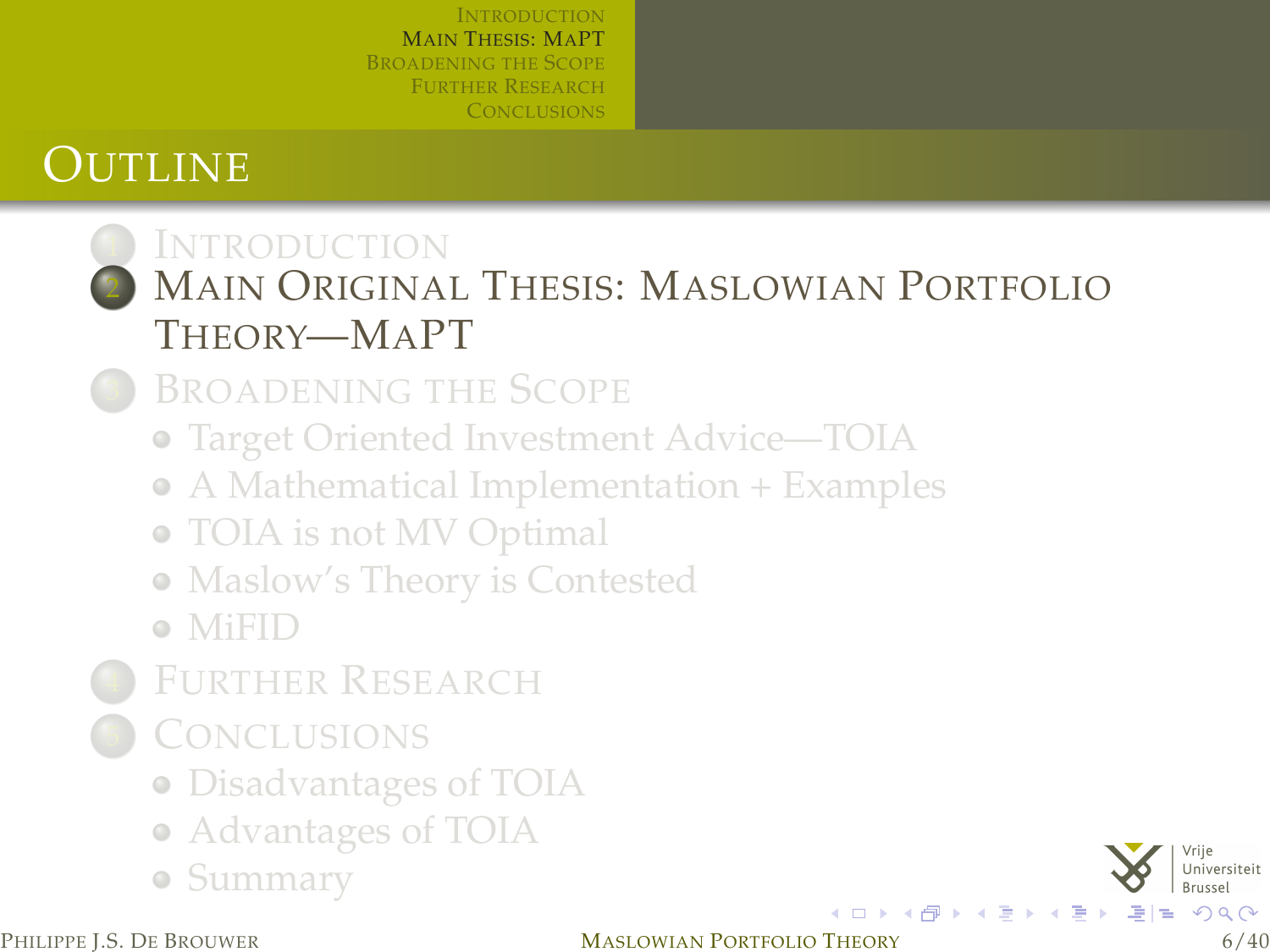#### MASLOWIAN PORTFOLIO THEORY – MAPT THE IDEA

#### CORE IDEA

Investments serve a purpose in life. The life-goals are the purpose of the investments, and money is only a means to attain a life-goal, it is not a goal in itself.



PHILIPPE L.S. DE BROUWER **MASLOWIAN PORTFOLIO THEORY** 7/40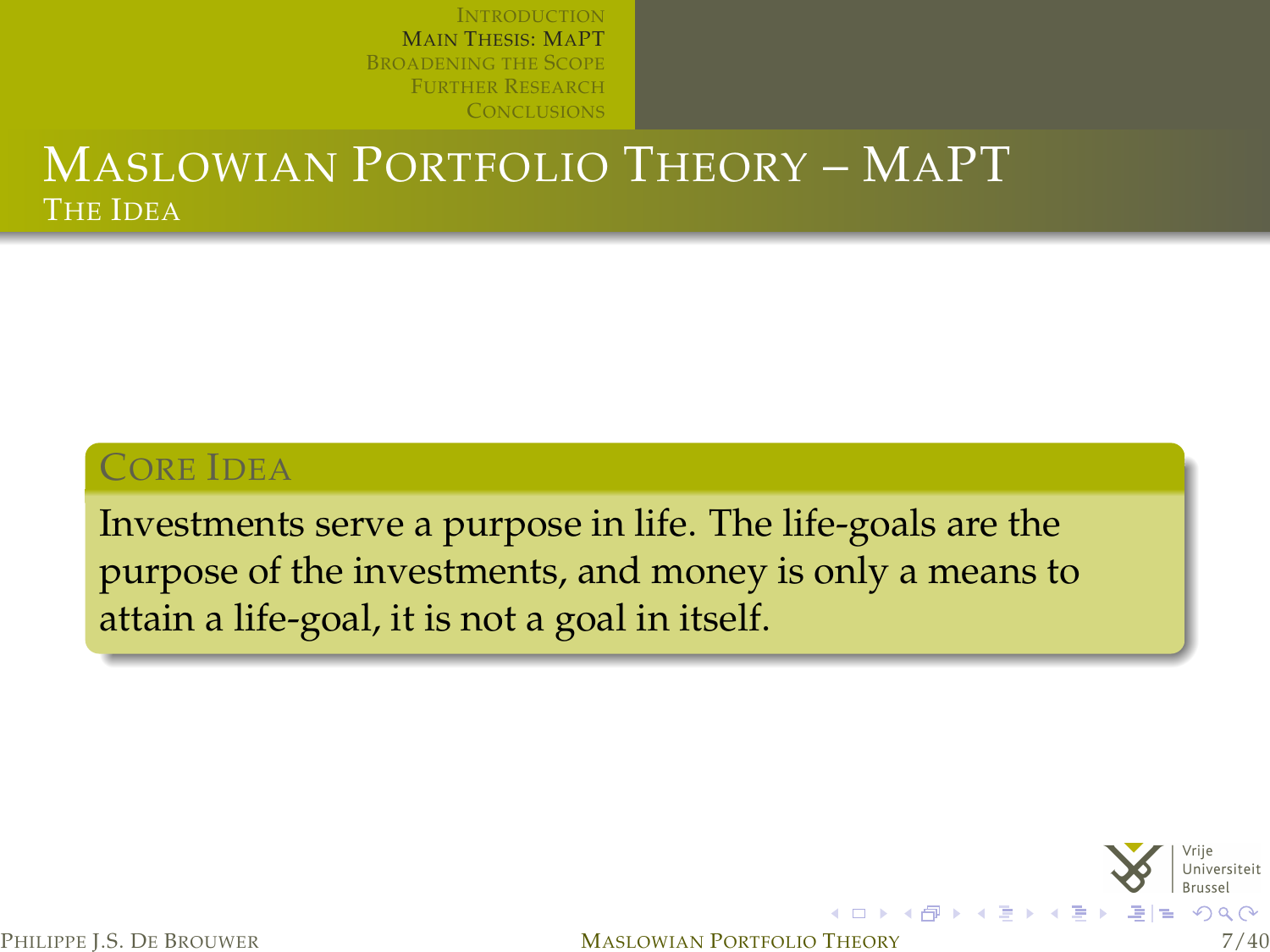#### MASLOWIAN PORTFOLIO THEORY (MAPT) THE INVESTMENT PORTFOLIO

| <b>Human Needs</b>  | Investments/MaPT              |
|---------------------|-------------------------------|
| Physiological Needs | liquid/cash                   |
| <b>Safety Needs</b> | insurance, retirement savings |
| Love Needs          | mixed portfolios for projects |
| Esteem Needs        | mixed portfolios for projects |
| Self Actualization  | broker account(?)             |

TABLE 1: Maslowian Portfolio Theory.



<span id="page-7-0"></span>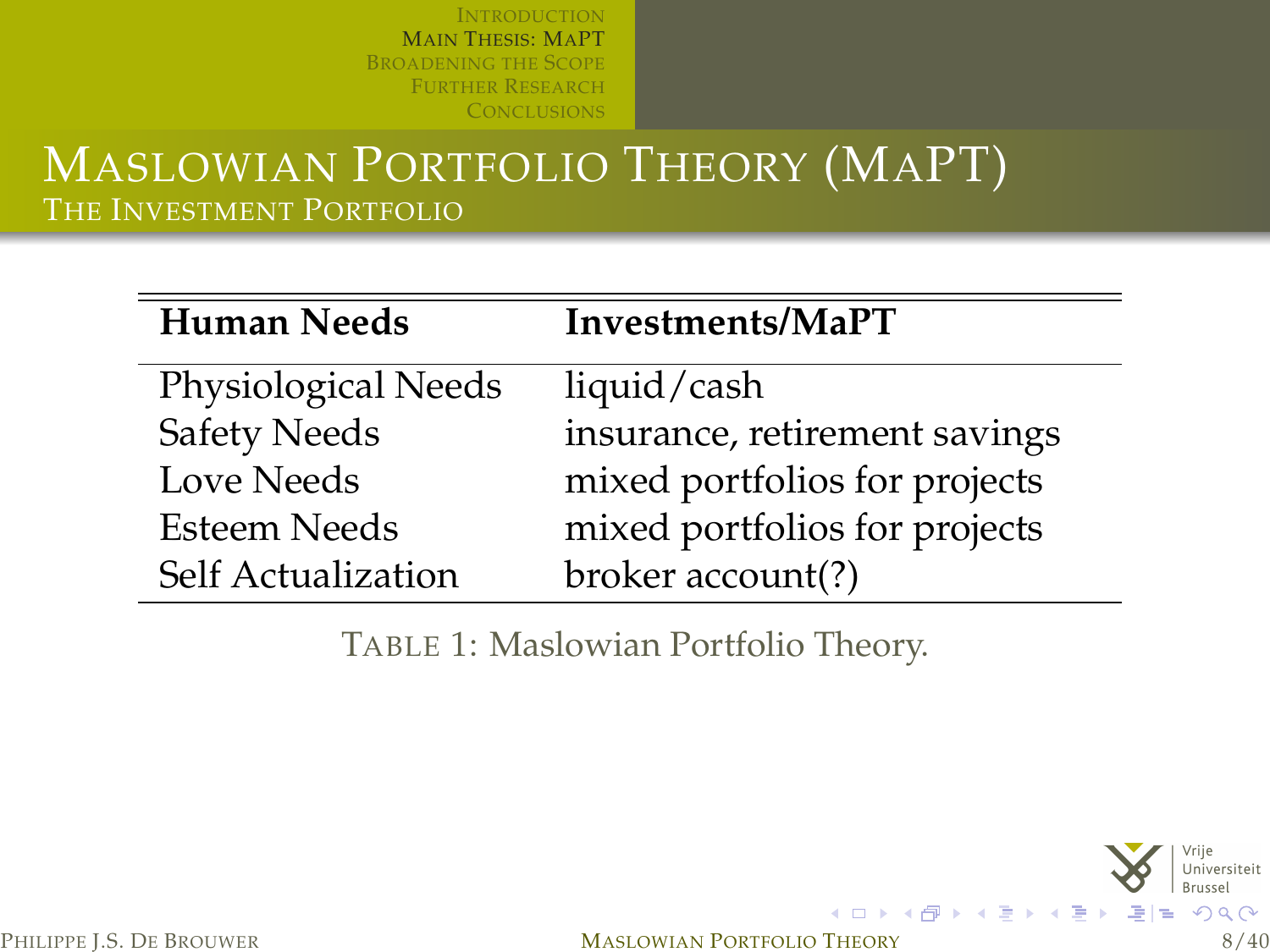MAIN T[HESIS](#page-5-0): MAPT B[ROADENING THE](#page-8-0) SCOPE FURTHER R[ESEARCH](#page-26-0) **C[ONCLUSIONS](#page-28-0)** A MATHEMATICAL I[MPLEMENTATION](#page-14-0) + EXAMPLES TOIA IS NOT [MV O](#page-23-0)PTIMAL MI[FID](#page-25-0)

# **OUTLINE**

#### **I[NTRODUCTION](#page-2-0)** MAIN ORIGINAL THESIS: M[ASLOWIAN](#page-5-0) PORTFOLIO T[HEORY](#page-5-0)—MAPT

## <sup>3</sup> B[ROADENING THE](#page-8-0) SCOPE

- [Target Oriented Investment Advice—TOIA](#page-11-0)
- [A Mathematical Implementation + Examples](#page-14-0)
- [TOIA is not MV Optimal](#page-23-0)
- [Maslow's Theory is Contested](#page-24-0)
- [MiFID](#page-25-0)
- FURTHER R[ESEARCH](#page-26-0)
- **C[ONCLUSIONS](#page-28-0)** 
	- [Disadvantages of TOIA](#page-29-0)
	- [Advantages of TOIA](#page-30-0)
	- [Summary](#page-31-0)

<span id="page-8-0"></span>

#### PHILIPPE L.S. DE BROUWER **MASLOWIAN PORTFOLIO THEORY** 9/40

イロトス個 トメミトス店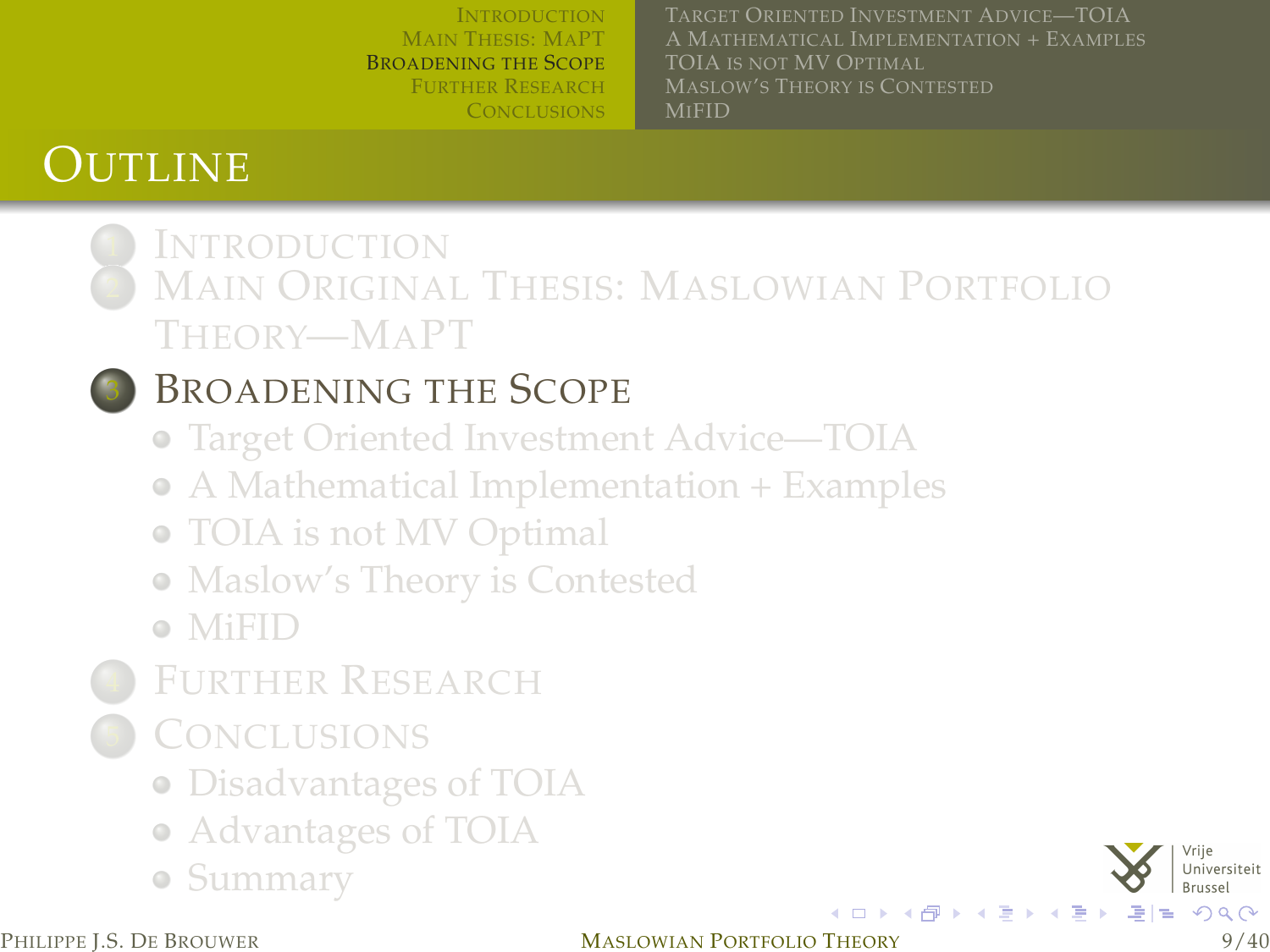I[NTRODUCTION](#page-2-0) MAIN T[HESIS](#page-5-0): MAPT B[ROADENING THE](#page-8-0) SCOPE FURTHER R[ESEARCH](#page-26-0) A MATHEMATICAL I[MPLEMENTATION](#page-14-0) + EXAMPLES MI[FID](#page-25-0)

#### FURTHER SCOPE POSSIBLE AND NECESSARY OPENING THE BOX OF PANDORA ...

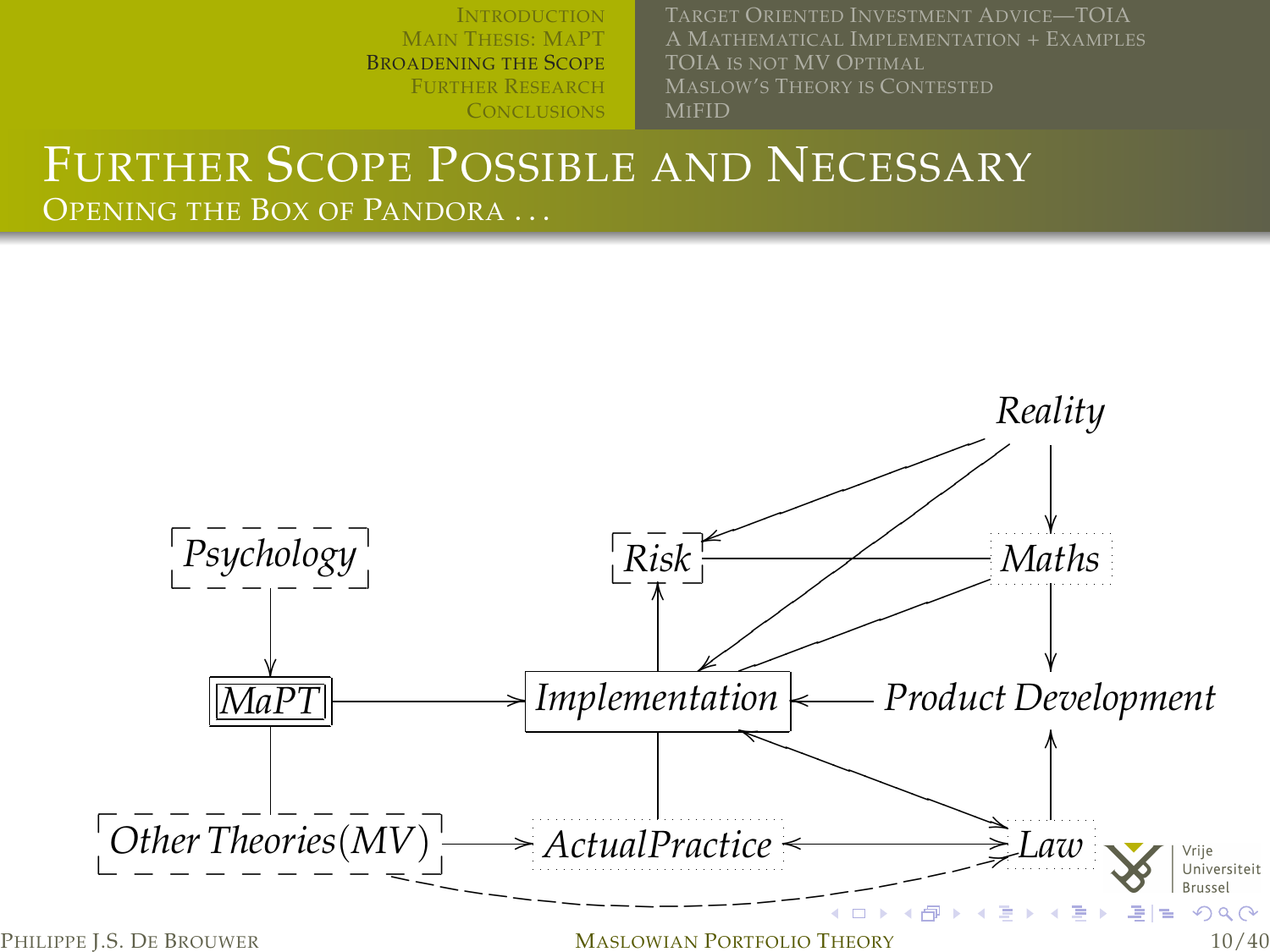MAIN T[HESIS](#page-5-0): MAPT B[ROADENING THE](#page-8-0) SCOPE FURTHER R[ESEARCH](#page-26-0) A MATHEMATICAL I[MPLEMENTATION](#page-14-0) + EXAMPLES TOIA IS NOT [MV O](#page-23-0)PTIMAL MI[FID](#page-25-0)

#### WHERE TO FOCUS? A FEW MODEST STEPS ARE TAKEN

- Problem formulation by F. Van den Spiegel in 2000
- Refereed Publications:
	- investment horizon is relevant: [\(De Brouwer and Van den](#page-36-1) [Spiegel 2001\)](#page-36-1)
	- analogy (first ideas): [\(De Brouwer 2006\)](#page-35-0)
	- MaPT: [\(De Brouwer 2009\)](#page-35-1)
	- TOIA: [\(De Brouwer 2011\)](#page-35-2)

PHILIPPE I.S. DE BROUWER **MASLOWIAN PORTFOLIO THEORY** 11/40

**K ロ ▶ K (足 ) × K**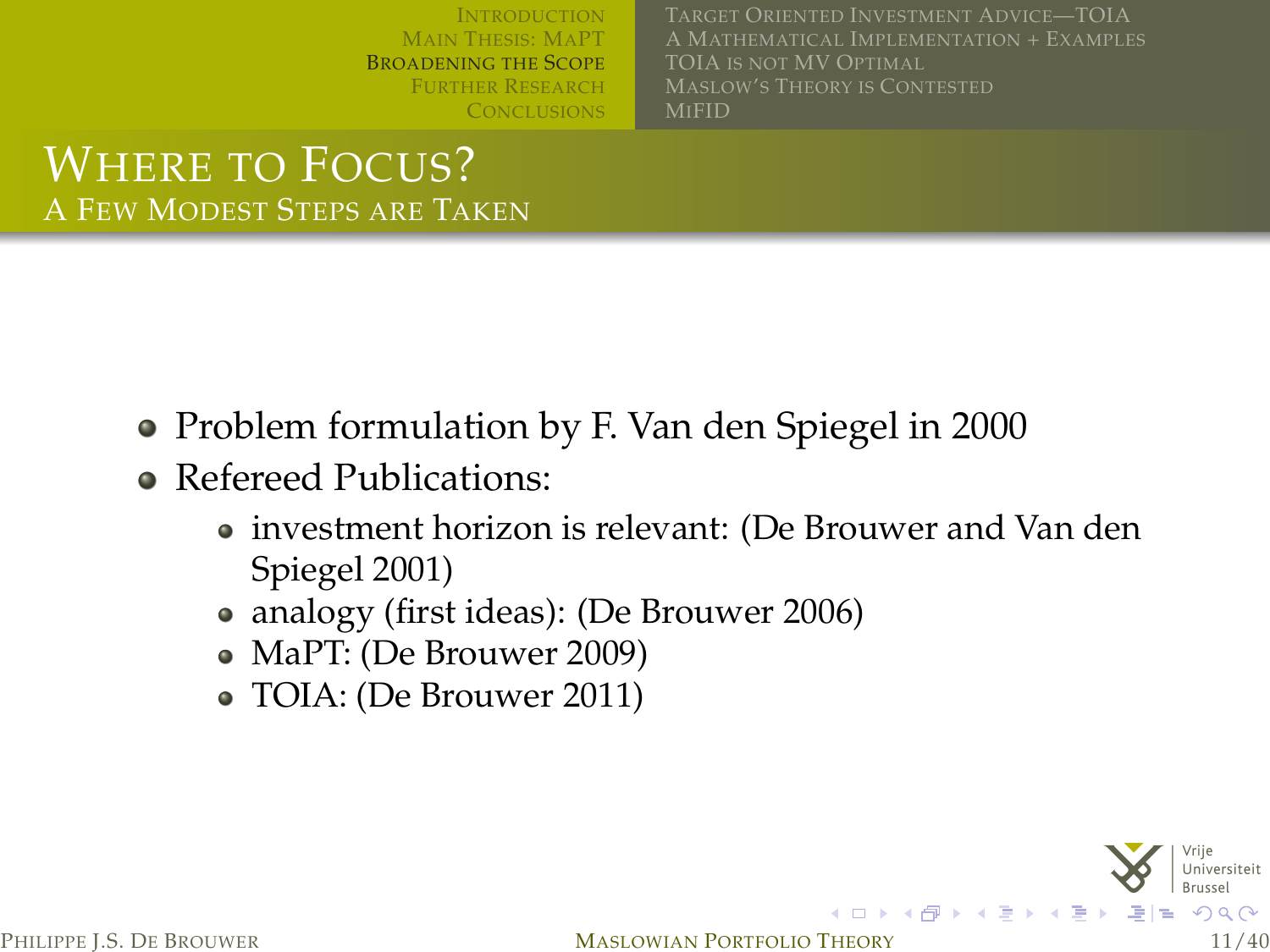TARGET ORIENTED I[NVESTMENT](#page-11-0) ADVICE—TOIA A MATHEMATICAL I[MPLEMENTATION](#page-14-0) + EXAMPLES

MI[FID](#page-25-0)

#### TARGET ORIENTED INVESTMENT ADVICE (TOIA) THE LOGIC



PHILIPPE L.S. DE BROUWER **MASLOWIAN PORTFOLIO THEORY** 12/40

<span id="page-11-0"></span>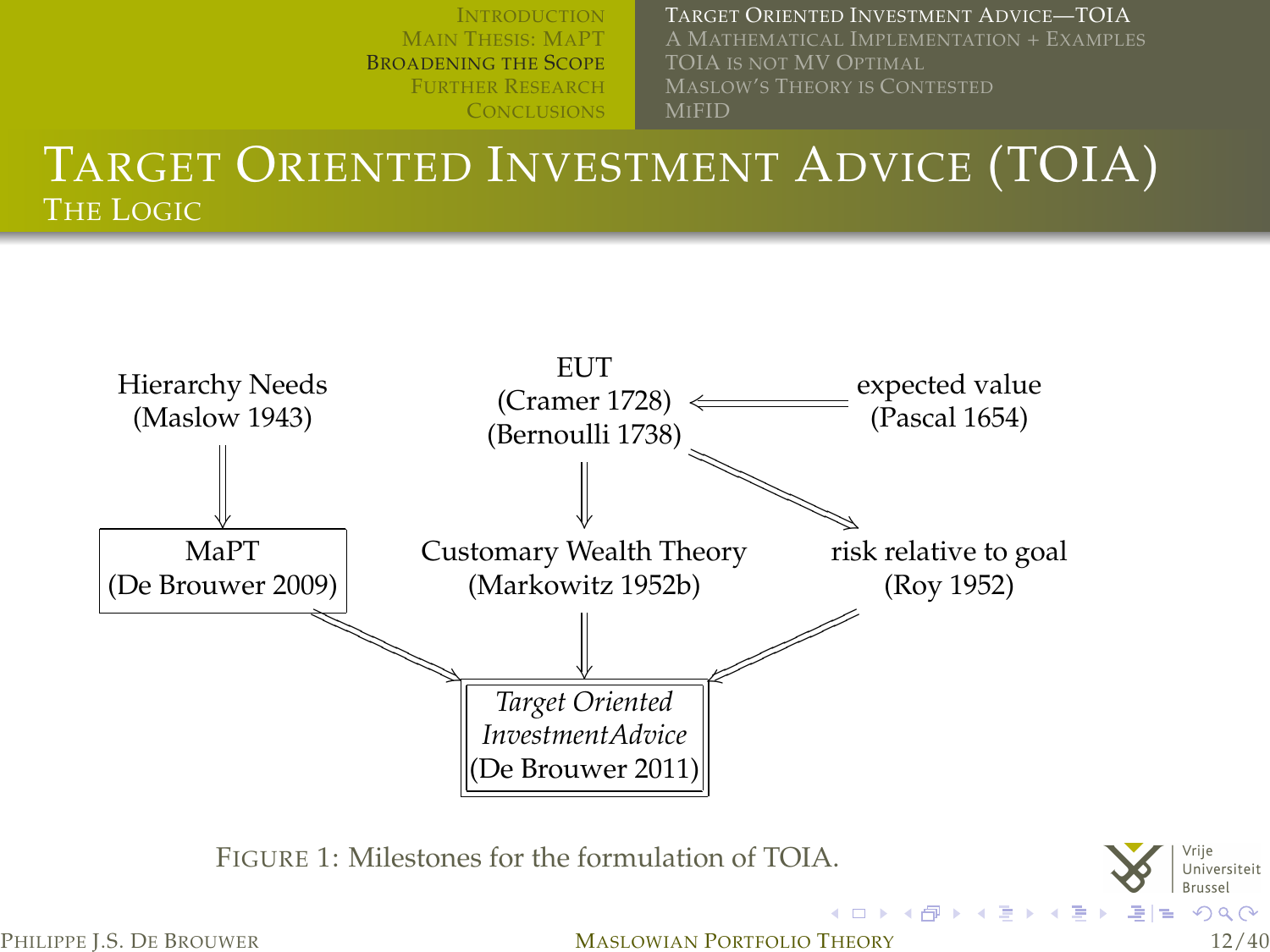#### TARGET ORIENTED I[NVESTMENT](#page-11-0) ADVICE—TOIA

A MATHEMATICAL I[MPLEMENTATION](#page-14-0) + EXAMPLES MI[FID](#page-25-0)

# THE STEPS WITHIN TOIA (I)



FIGURE 2: A scheme to fill in the need levels.



<span id="page-12-0"></span>PHILIPPE L.S. DE BROUWER **MASLOWIAN PORTFOLIO THEORY** 13/40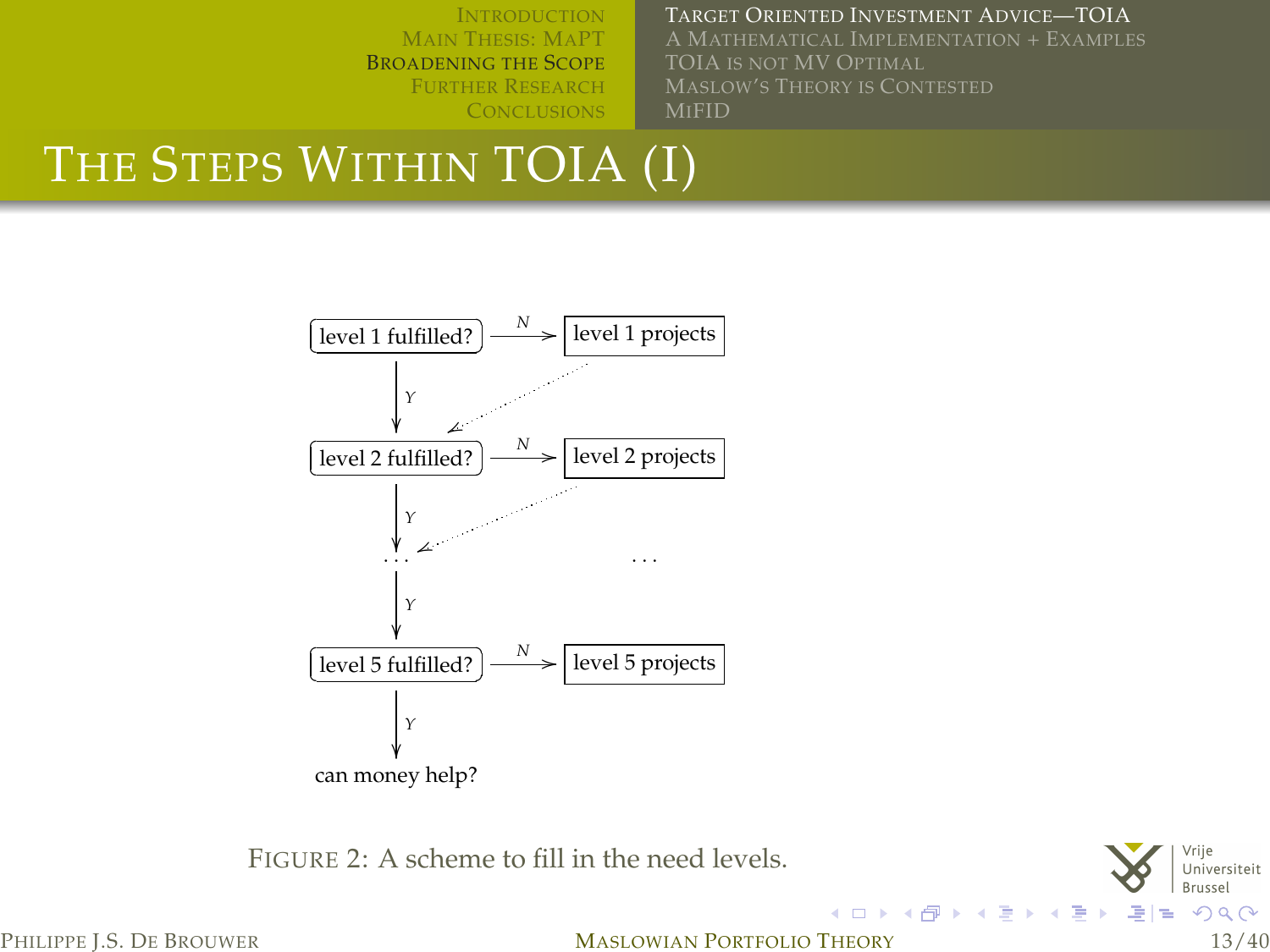#### TARGET ORIENTED I[NVESTMENT](#page-11-0) ADVICE—TOIA

A MATHEMATICAL I[MPLEMENTATION](#page-14-0) + EXAMPLES TOIA IS NOT [MV O](#page-23-0)PTIMAL MI[FID](#page-25-0)

#### THE STEPS WITHIN TOIA (II) "DEFINE PROJECTS" FRAMED



FIGURE 3: The basic scheme to get a set of realistic investment projects in appropriate proportions. The important "Define Projects" segment is Figure [2.](#page-12-0)

<span id="page-13-0"></span>

PHILIPPE I.S. DE BROUWER **MASLOWIAN PORTFOLIO THEORY** 14/40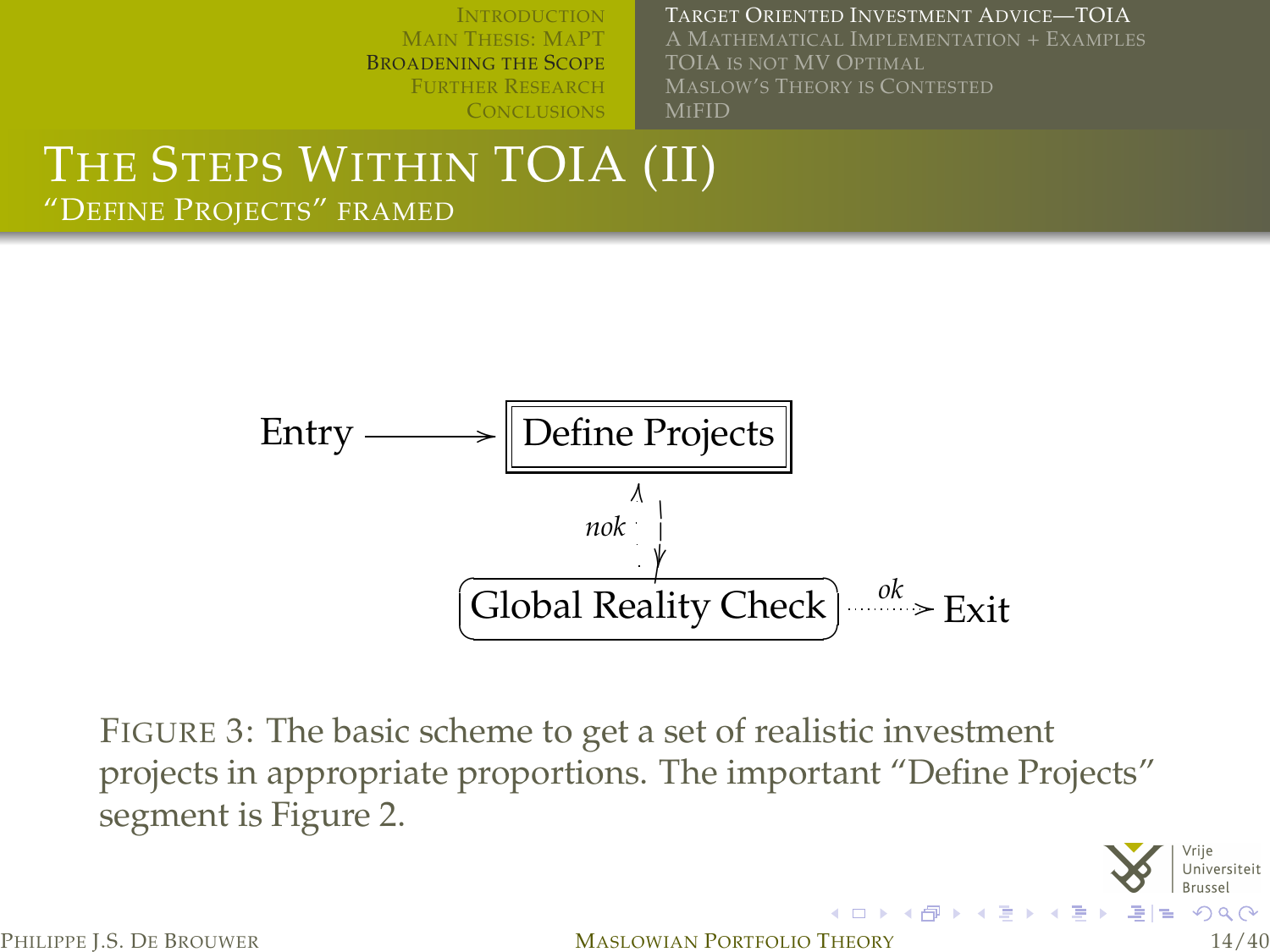<span id="page-14-0"></span>A MATHEMATICAL I[MPLEMENTATION](#page-14-0) + EXAMPLES TOIA IS NOT [MV O](#page-23-0)PTIMAL MI[FID](#page-25-0)

#### THE MATHS OF TOIA THE LOGIC

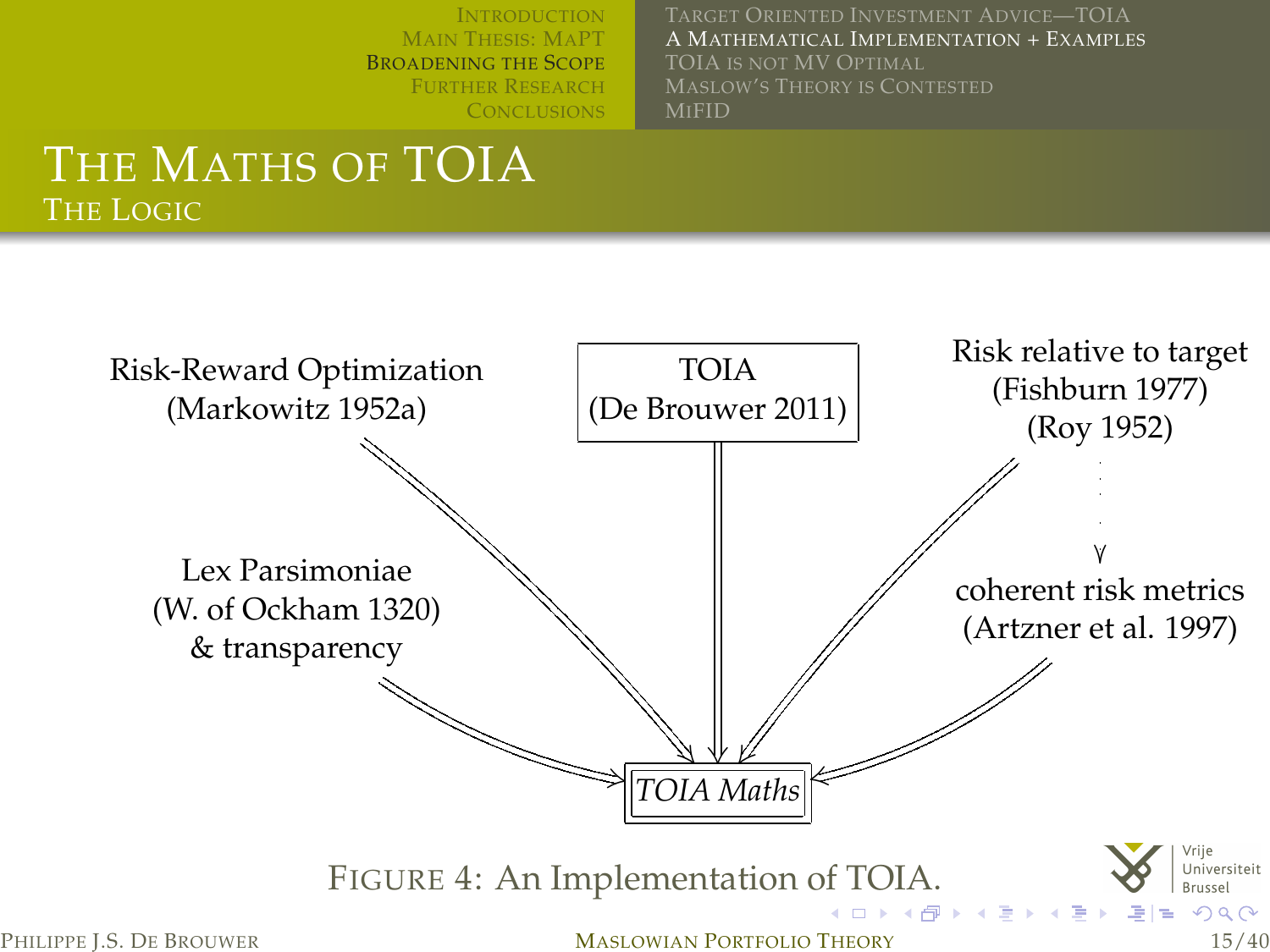<span id="page-15-0"></span>A MATHEMATICAL I[MPLEMENTATION](#page-14-0) + EXAMPLES MI[FID](#page-25-0)

# INTERPRETATION OF ES, VAR AND  $\sigma$

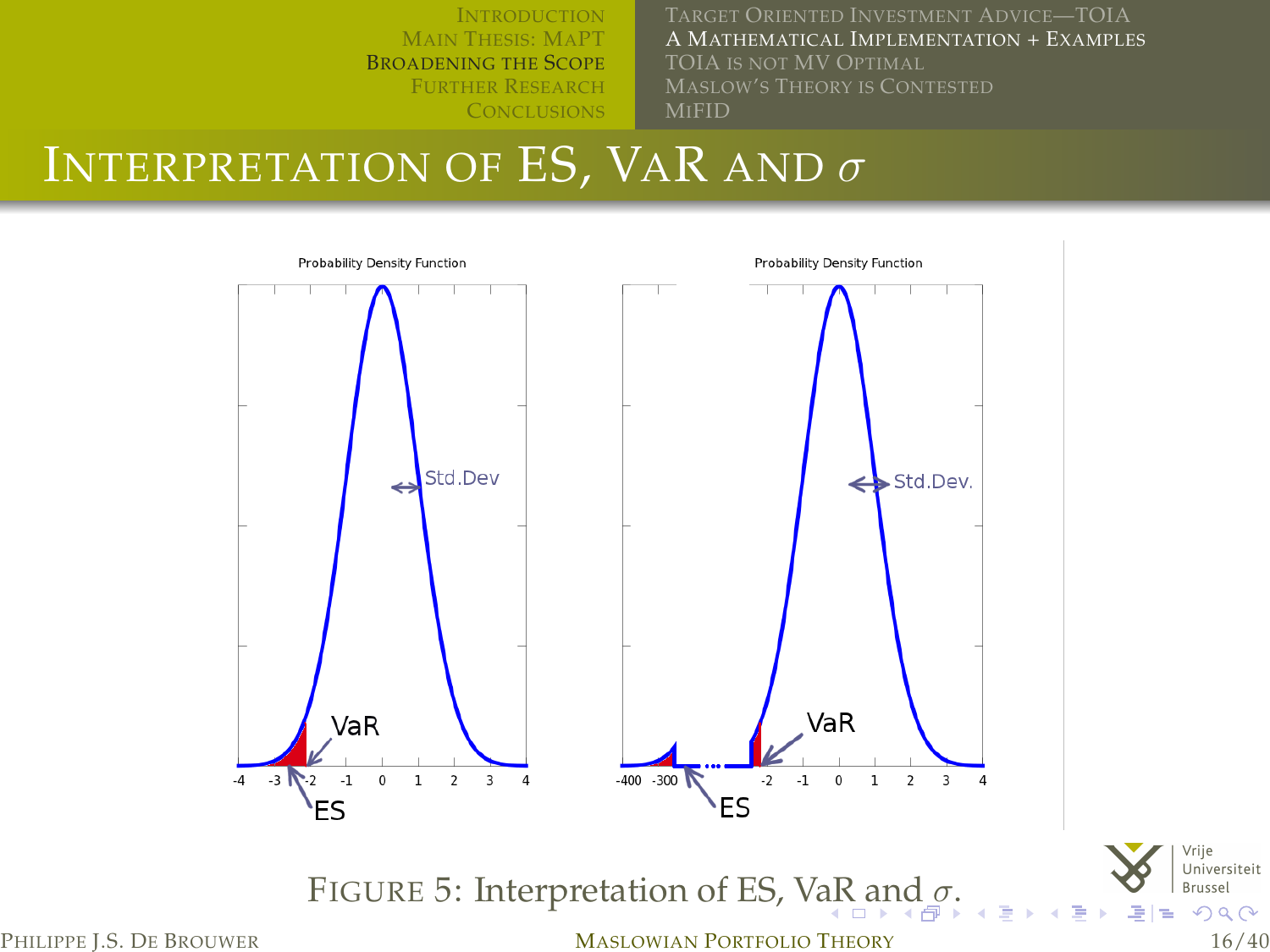I[NTRODUCTION](#page-2-0) MAIN T[HESIS](#page-5-0): MAPT B[ROADENING THE](#page-8-0) SCOPE FURTHER R[ESEARCH](#page-26-0) A MATHEMATICAL I[MPLEMENTATION](#page-14-0) + EXAMPLES MI[FID](#page-25-0)

#### EXAMPLE 1 THE MECHANICS OF A RISK-REWARD METHOD



<span id="page-16-0"></span> $2Q$ 

Vrije Universiteit Brussel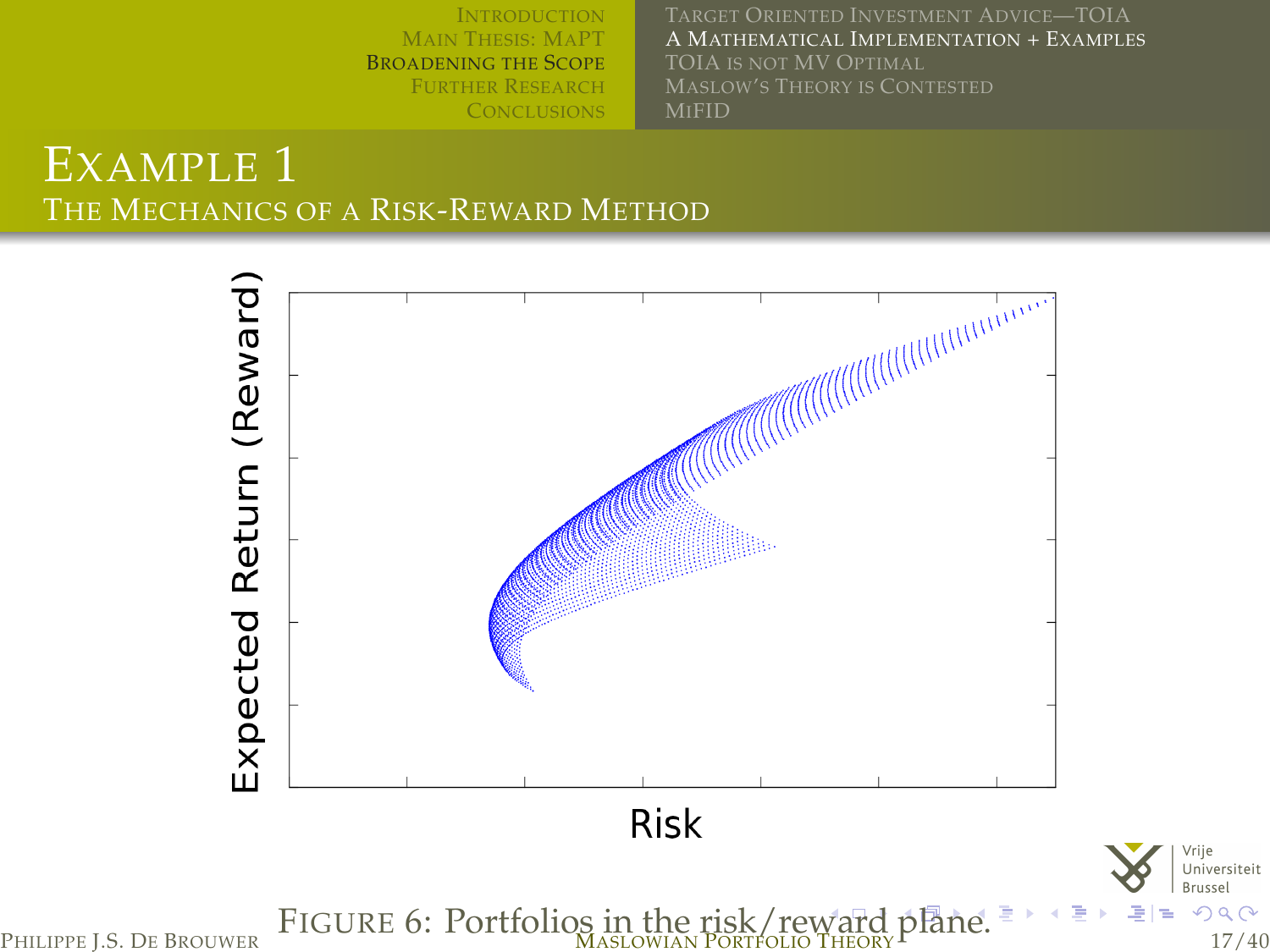I[NTRODUCTION](#page-2-0) MAIN T[HESIS](#page-5-0): MAPT B[ROADENING THE](#page-8-0) SCOPE FURTHER R[ESEARCH](#page-26-0) **C[ONCLUSIONS](#page-28-0)** A MATHEMATICAL I[MPLEMENTATION](#page-14-0) + EXAMPLES MI[FID](#page-25-0)

EXAMPLE 1 GAUSIAN EQUITIES, BONDS AND CASH—INFLATION ADJUSTED



<span id="page-17-0"></span>FIGURE 7: Recommended portfolios in [fu](#page-16-0)[nc](#page-18-0)[ti](#page-16-0)[on](#page-17-0)[o](#page-13-0)[f](#page-14-0) [E](#page-22-0)[S](#page-23-0)[.](#page-7-0) PHILIPPE J.S. DE BROUWER MASLOWIAN PORTFOLIO THEORY 18/40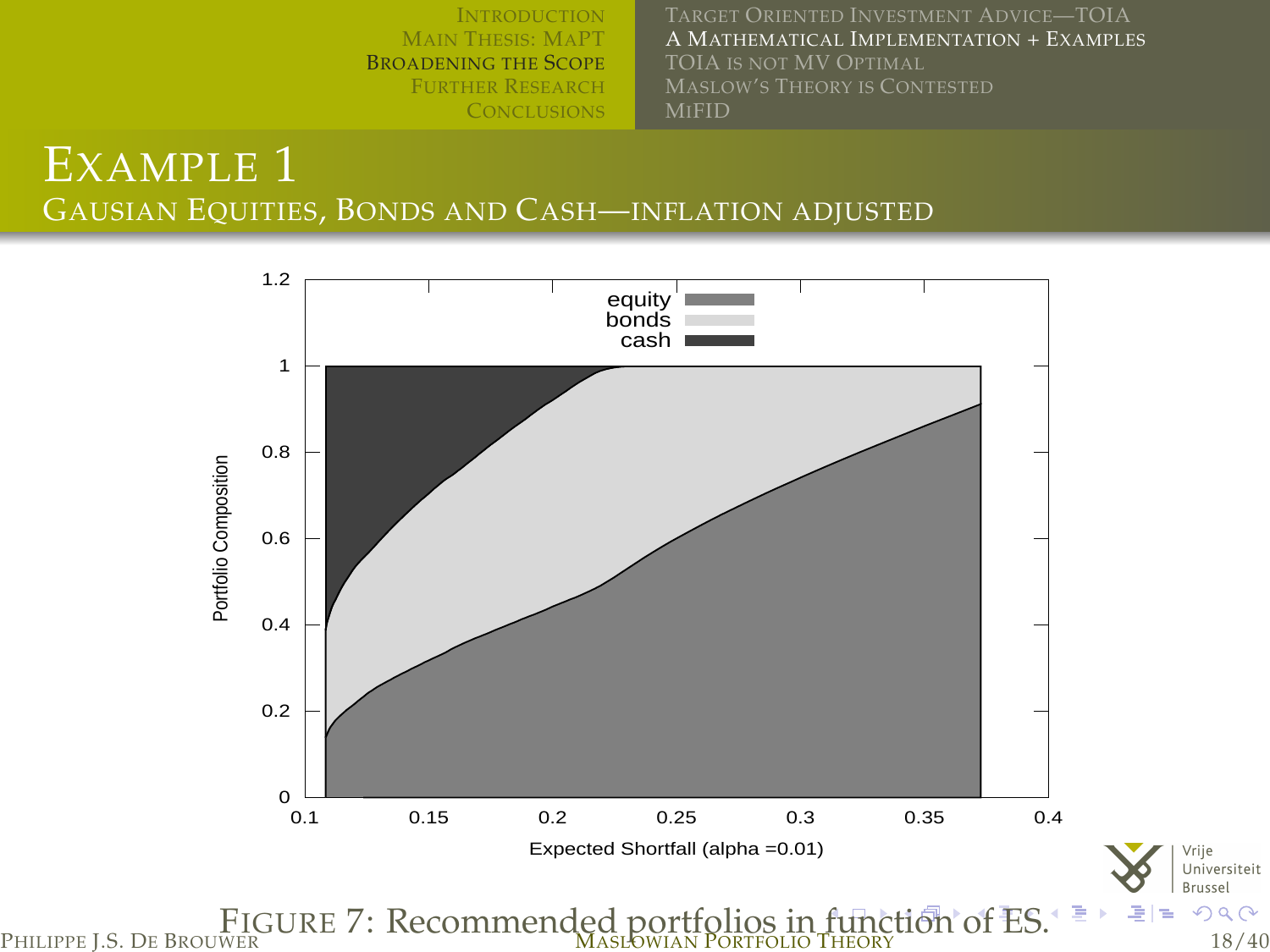<span id="page-18-0"></span>A MATHEMATICAL I[MPLEMENTATION](#page-14-0) + EXAMPLES MI[FID](#page-25-0)

## EXAMPLE 2: NON-GAUSSIAN ASSETS



FIGURE 8: T[he](#page-17-0) pdfs in the example (the y-axis for the [st](#page-18-0)[r](#page-19-0)[u](#page-0-0)[c](#page-14-0)[t](#page-22-0)[ur](#page-23-0)[e](#page-7-0)[d](#page-33-0)[f](#page-26-0)u[n](#page-32-0)ction of  $\mathbb{R}^n$ Universiteit  $P_{\text{HILIPPE}}$  is truncated—this fund is a long call plus a de[pos](#page-17-0)[it\).](#page-19-0)  $P_{\text{HILIPPE}}$   $\frac{1}{2}$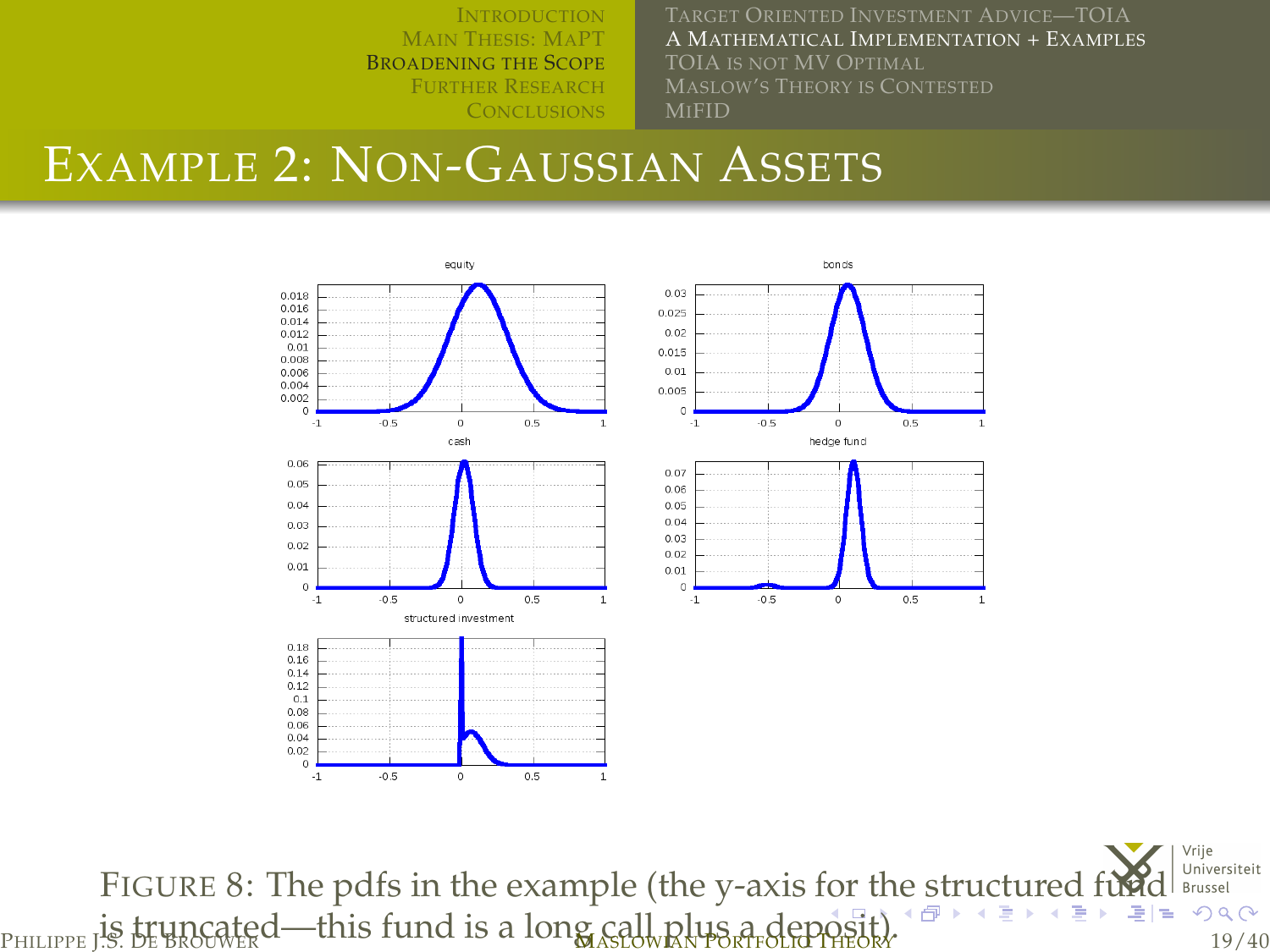A MATHEMATICAL I[MPLEMENTATION](#page-14-0) + EXAMPLES MI[FID](#page-25-0)

<span id="page-19-0"></span>Universiteit

#### EXAMPLE 2: NON-GAUSSIAN ASSETS MEAN-ES AND MEAN-VAR OPTIMIZATION



PHILIPPE L.S. DE BROUWER **MASLOWIAN PORTFOLIO THEORY** 20/40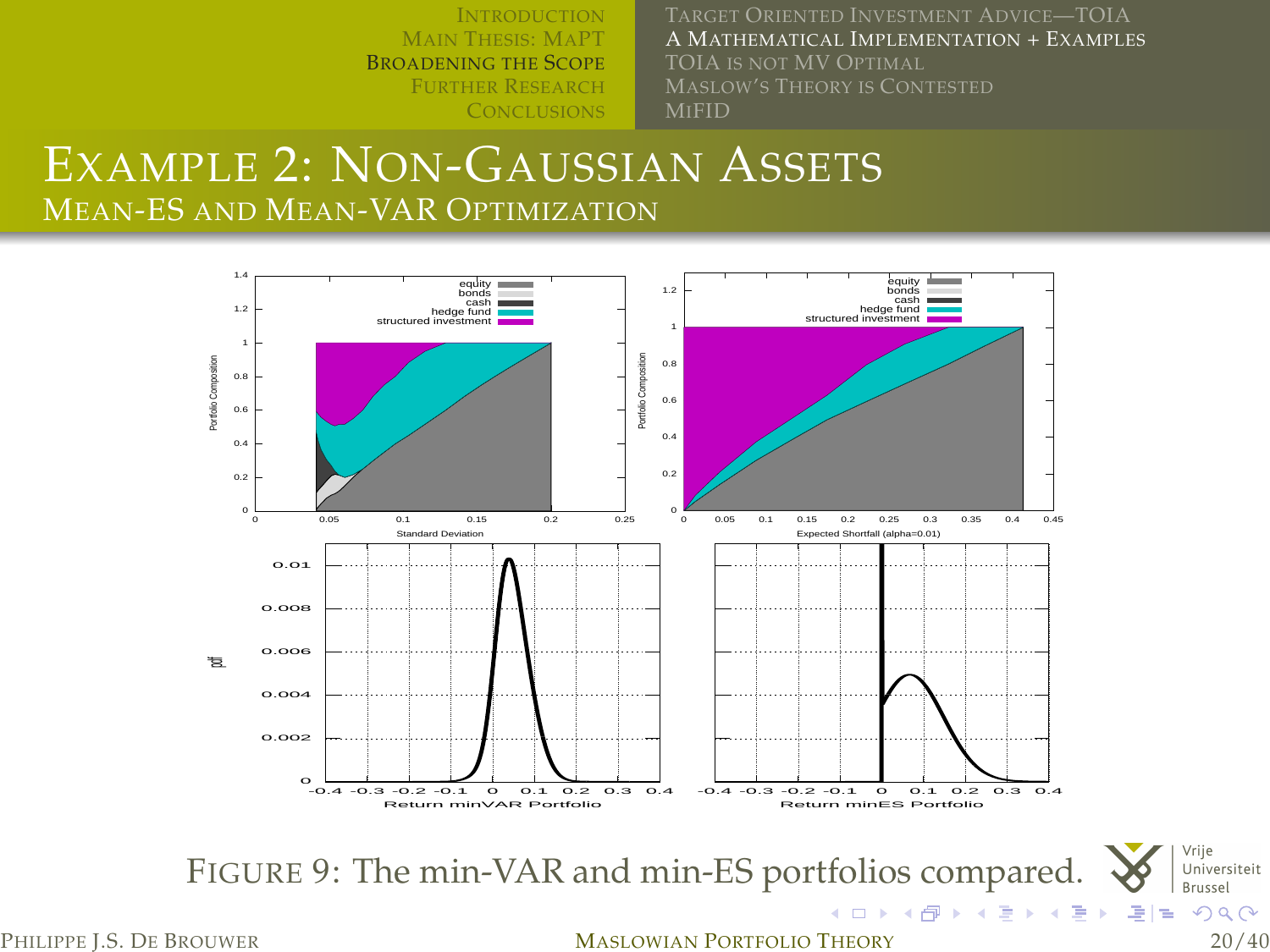A MATHEMATICAL I[MPLEMENTATION](#page-14-0) + EXAMPLES TOIA IS NOT [MV O](#page-23-0)PTIMAL MI[FID](#page-25-0)

**K ロ ト K 伊 ト K 店** 

# EXAMPLE 3: A COMPLEX EXAMPLE

| Goal   | $\tau$                                               | $\mathsf{C}\mathsf{F}$ | $V_0$                        | $\alpha$ | $ES_{max}$             |
|--------|------------------------------------------------------|------------------------|------------------------------|----------|------------------------|
| school | $\epsilon$ 100,000 1 $\epsilon$ 0                    |                        | € 100,000 0.01 10% of $\tau$ |          |                        |
| yacht  | $\epsilon$ 120,000 5 $\epsilon$ 0                    |                        | € 100,000 0.1 20% of $\tau$  |          |                        |
|        | retirement €200,000 10 €10,000 €100,000 0.01 minimal |                        |                              |          |                        |
| extra  | € 50,000 10                                          | € 0                    | € 50,000                     |          | $0.05 \quad \in 5,000$ |

TABLE 2: The investment parameters for in Example 3. The investor wants to invest  $V_0$  (plus annually *CF*) and wants it to grow to  $\tau$  in *T* years, the expectation of the average of the  $\alpha$ 100% worst outcomes is to be limited to *ESmax*.



PHILIPPE L.S. DE BROUWER **MASLOWIAN PORTFOLIO THEORY** 21/40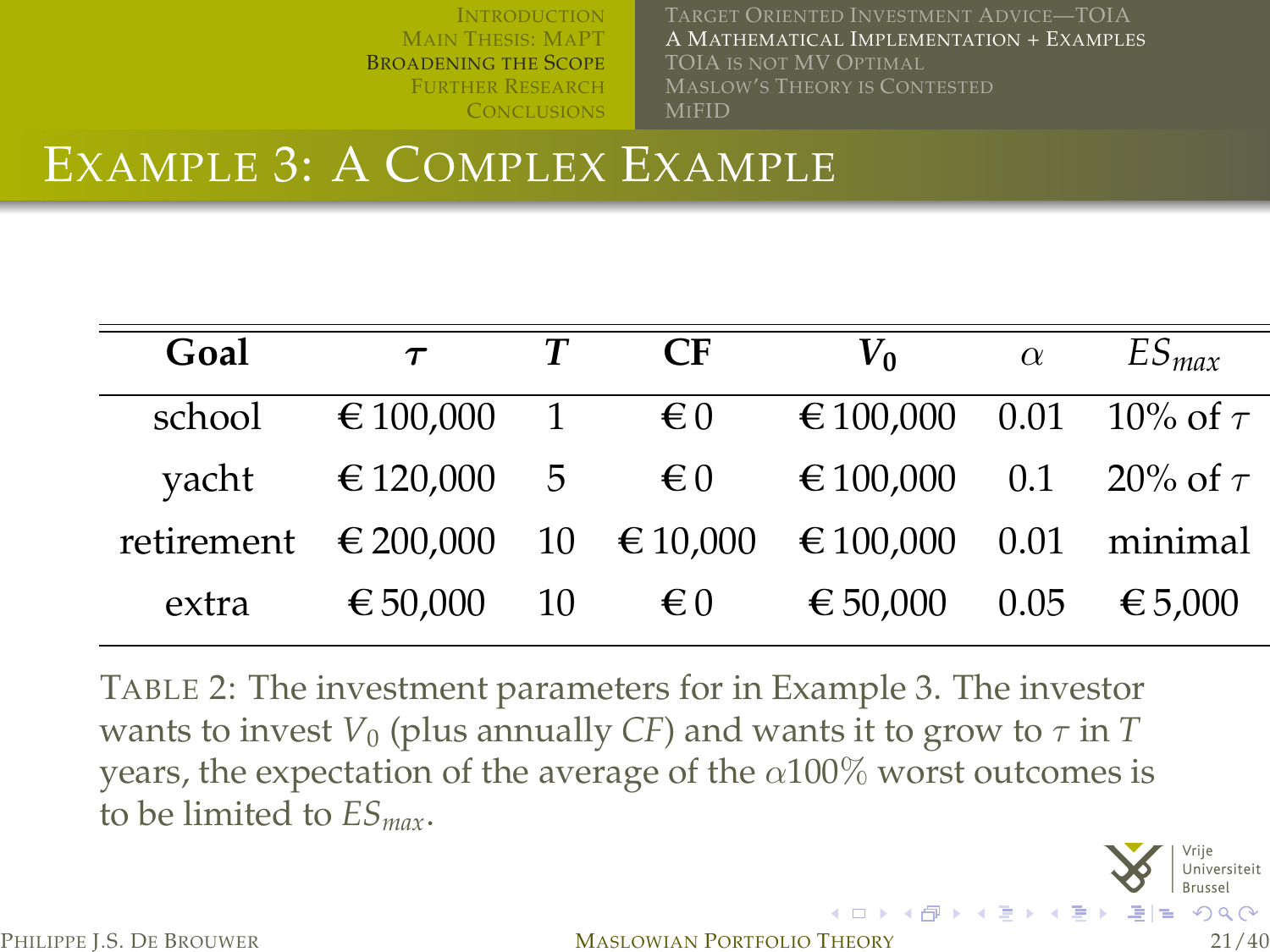TARGET ORIENTED I[NVESTMENT](#page-11-0) ADVICE—TOIA A MATHEMATICAL I[MPLEMENTATION](#page-14-0) + EXAMPLES TOIA IS NOT [MV O](#page-23-0)PTIMAL MI[FID](#page-25-0)

<span id="page-21-0"></span> $\Omega$ 

### EXAMPLE 3: FEEDBACK TO INVESTOR

| Goal            | Equities | <b>Bonds</b> | Cash     | ES        | Feedback |
|-----------------|----------|--------------|----------|-----------|----------|
| school          | 12.8%    | $24.4\%$     | $62.8\%$ | 10.8%     | add      |
| yacht           | $100\%$  | $0\%$        | $0\%$    | 18%       | reduce   |
| retirement      | $21\%$   | 30%          | 49%      | € 3161.20 | ES       |
| extra           | 100%     | $0\%$        | $0\%$    | € 3836.07 | is less  |
| total portfolio | 50.46%   | 16.12%       | 33.42%   |           |          |

TABLE 3: An overview of the ES-optimal portfolio compositions, as well as their proportion of the total portfolio. In the last two columns one finds respectively the percentage of the sub-portfolio at  $t = 0$  (i.e. at the moment of writing the financial plan), and the Expected Universiteit Shortfall as obtained after optimization.

PHILIPPE L.S. DE BROUWER **MASLOWIAN PORTFOLIO THEORY** 22/40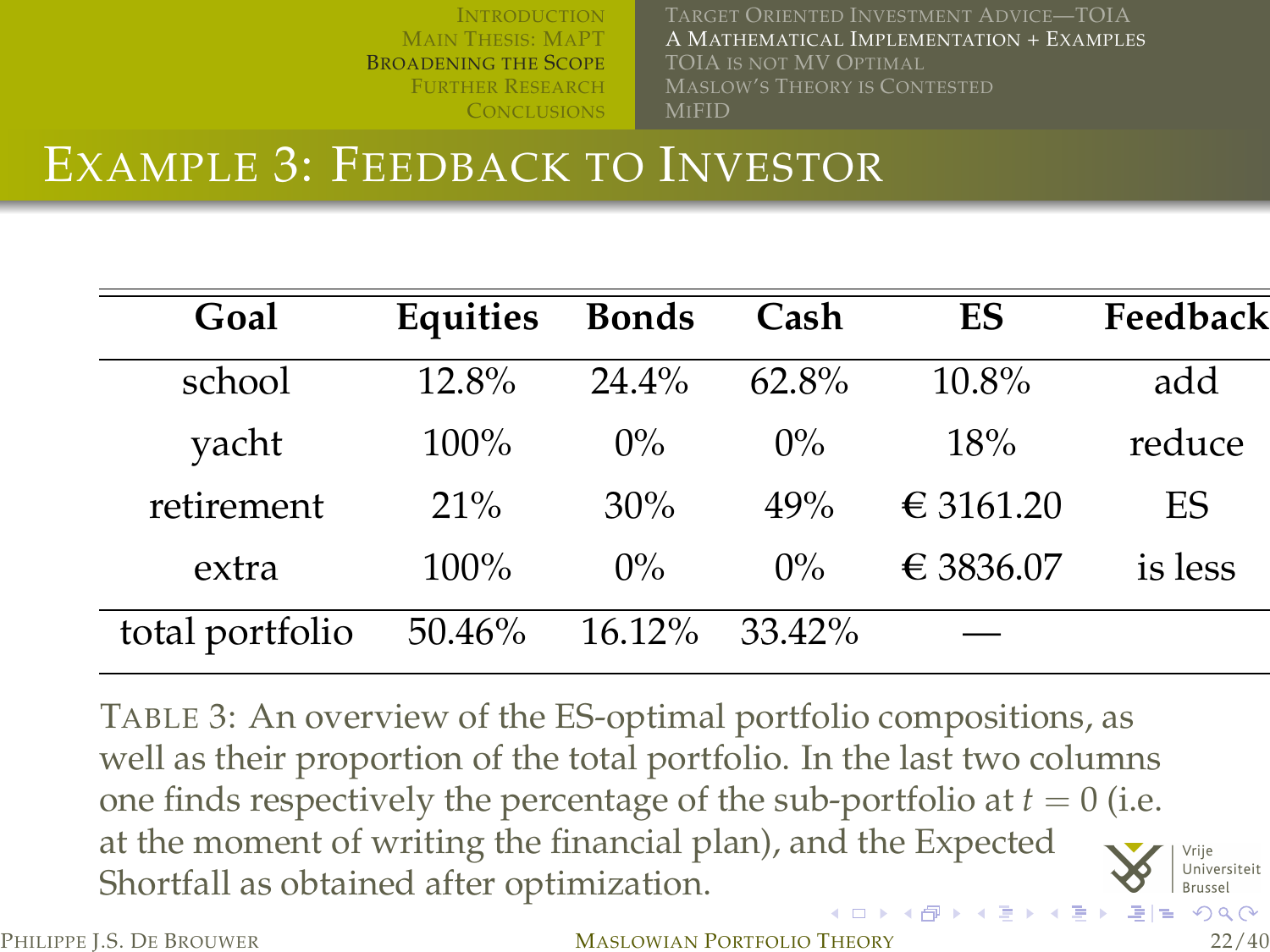I[NTRODUCTION](#page-2-0) MAIN T[HESIS](#page-5-0): MAPT B[ROADENING THE](#page-8-0) SCOPE FURTHER R[ESEARCH](#page-26-0) A MATHEMATICAL I[MPLEMENTATION](#page-14-0) + EXAMPLES MI[FID](#page-25-0)

> <span id="page-22-0"></span>Vrije Universiteit Brussel  $2Q$

## EXAMPLE 3: A COMPLEX EXAMPLE

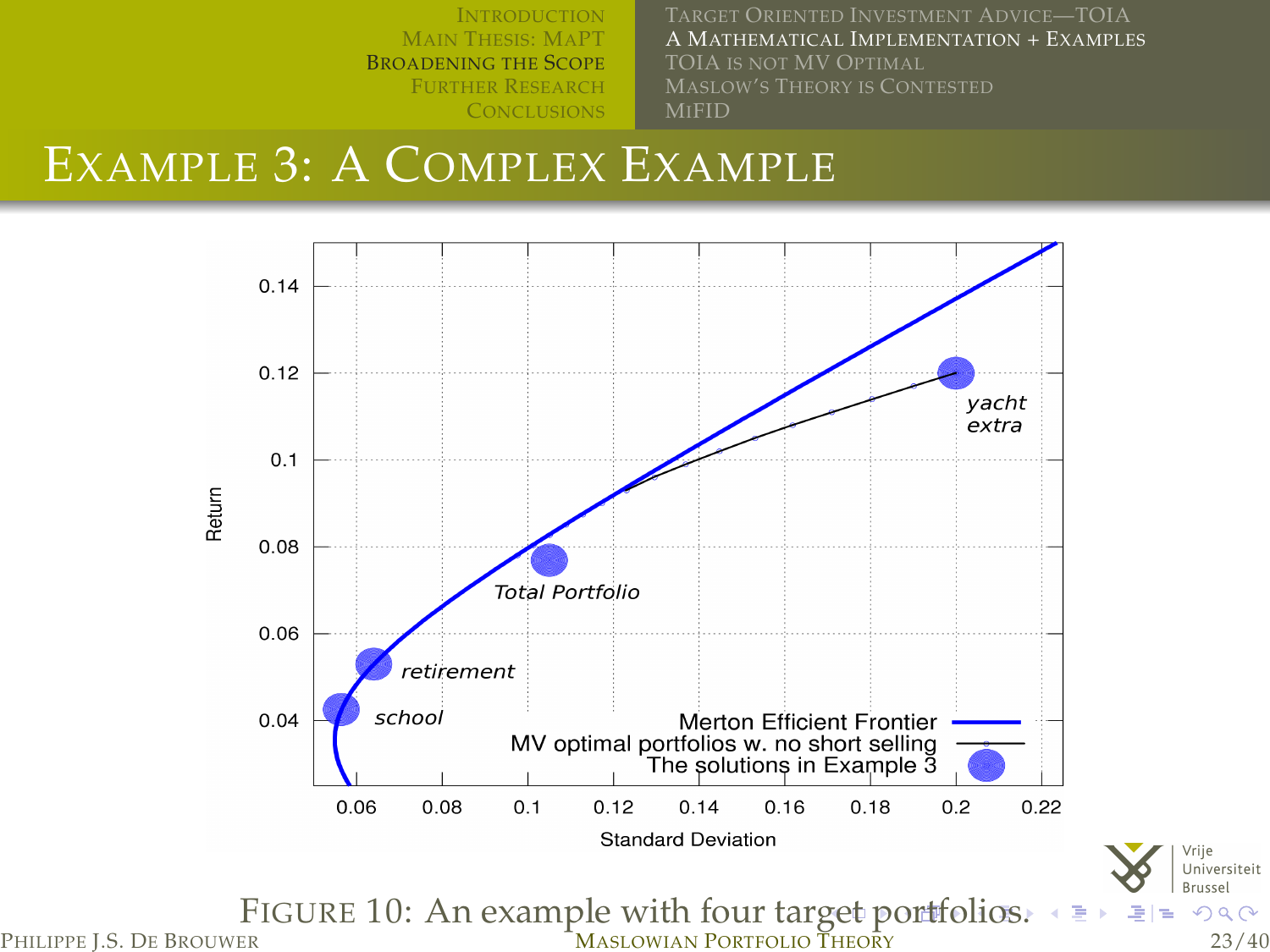A MATHEMATICAL I[MPLEMENTATION](#page-14-0) + EXAMPLES TOIA IS NOT [MV O](#page-23-0)PTIMAL MI[FID](#page-25-0)

DIFFERENT FROM MARKOWITZ (1952)



## $\bullet$  *ES*  $\neq$  *VAR*

ES is coherent

- <sup>2</sup> Mental Accounting is Not Optimal
	- How to test? Which *T*?
	- If so: a small price to pay (as a premium for an additional insurance): reduces model risk, diversification in diversification, ring-fencing, framework that counteracts behavioural biases, etc.



<span id="page-23-0"></span>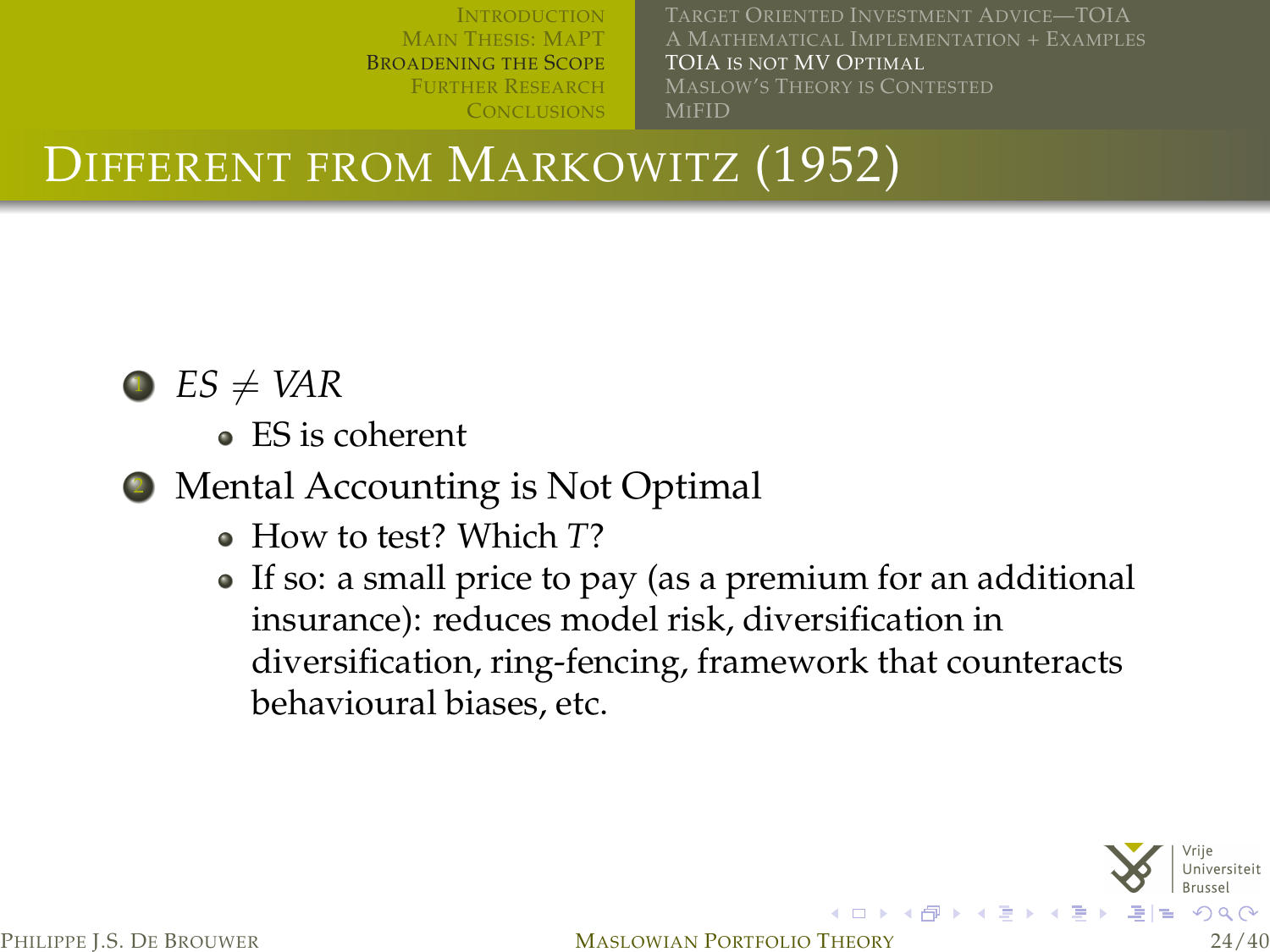A MATHEMATICAL I[MPLEMENTATION](#page-14-0) + EXAMPLES TOIA IS NOT [MV O](#page-23-0)PTIMAL MASLOW'S THEORY IS C[ONTESTED](#page-24-0) MI[FID](#page-25-0)

<span id="page-24-0"></span>**K ロ ▶ K (伊 ) K** 

# MASLOW'S THEORY IS CONTESTED

- **•** criticisms
	- nativism
	- hierarchy
	- B-needs do not emerge from a deprivation
	- lower needs are unworthy
	- Maslow mixes evolutionary function, developmental sequence and cognitive priority
	- self-actualization (might) not be a distinctive motive
- not contested
	- separate needs
	- framing in addressing needs

Maslow is well known and well adapted to financial thinking.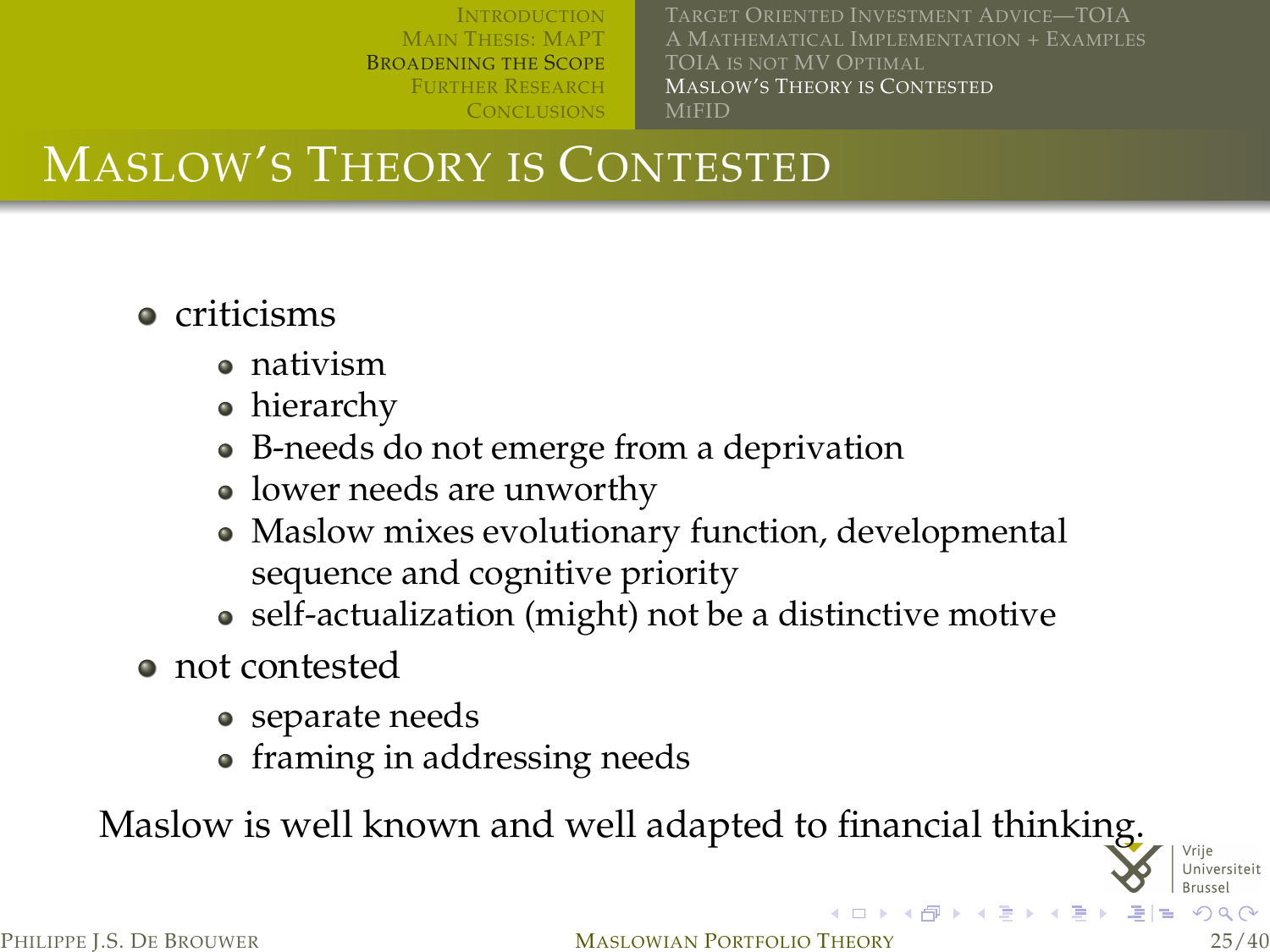MAIN T[HESIS](#page-5-0): MAPT B[ROADENING THE](#page-8-0) SCOPE FURTHER R[ESEARCH](#page-26-0) A MATHEMATICAL I[MPLEMENTATION](#page-14-0) + EXAMPLES TOIA IS NOT [MV O](#page-23-0)PTIMAL **MI[FID](#page-25-0)** 

#### THE SUITABILITY REQUIREMENT IN THE MARKETS IN FINANCIAL INSTRUMENTS DIRECTIVE (MIFID)

Rules for Know-Your-Customer: *suitability requirements* guide the industry to a one-risk-profile-per-investor approach based on a questionnaire

- $\bullet$  increases model risk (all in one portfolio)
- <sup>2</sup> soft-focus concept of "risk-tolerance" (not defined and changeable)
- $\odot$  empowers emotions to become decisive  $\Rightarrow$  stimulates bubbles and crashes
- little understanding of the investor's targets
- $\bullet$  questionnaire = the worst MCDM to find something that does little matter and use it as the only parameter for the only decision, and map this arbitrary parameter in arbitrarily to an arbitrary set of invest[me](#page-24-0)[nt](#page-26-0)[s](#page-24-0)[.](#page-25-0)

<span id="page-25-0"></span>

PHILIPPE L.S. DE BROUWER **MASLOWIAN PORTFOLIO THEORY** 26/40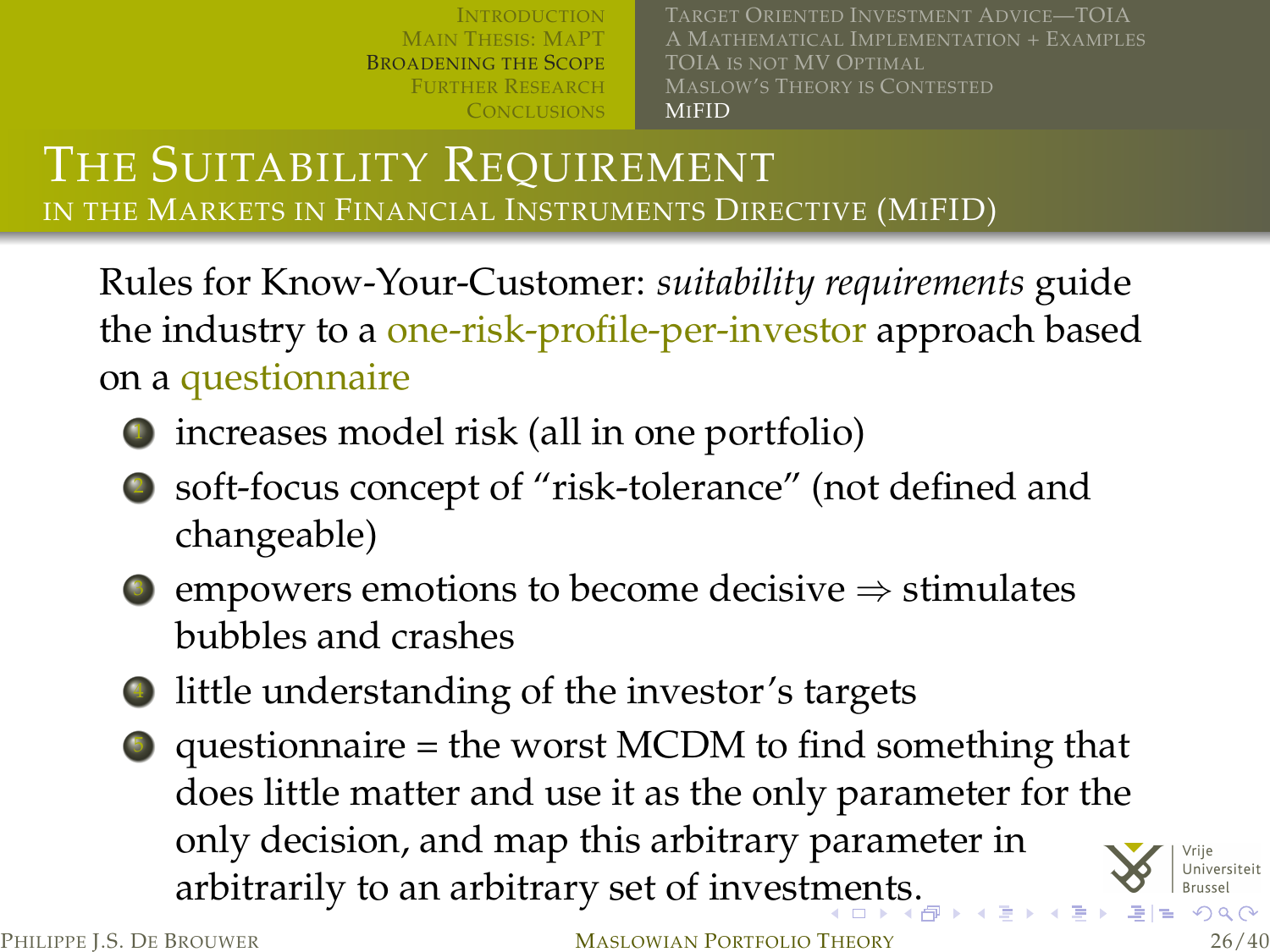# **OUTLINE**

- **I[NTRODUCTION](#page-2-0) MAIN ORIGINAL THESIS: M[ASLOWIAN](#page-5-0) PORTFOLIO** T[HEORY](#page-5-0)—MAPT
	- **B[ROADENING THE](#page-8-0) SCOPE** 
		- [Target Oriented Investment Advice—TOIA](#page-11-0)
		- [A Mathematical Implementation + Examples](#page-14-0)
		- [TOIA is not MV Optimal](#page-23-0)
		- [Maslow's Theory is Contested](#page-24-0)
		- [MiFID](#page-25-0)
	- FURTHER R[ESEARCH](#page-26-0)
	- **C[ONCLUSIONS](#page-28-0)** 
		- [Disadvantages of TOIA](#page-29-0)
		- [Advantages of TOIA](#page-30-0)
		- [Summary](#page-31-0)

<span id="page-26-0"></span>

PHILIPPE L.S. DE BROUWER **MASLOWIAN PORTFOLIO THEORY** 27/40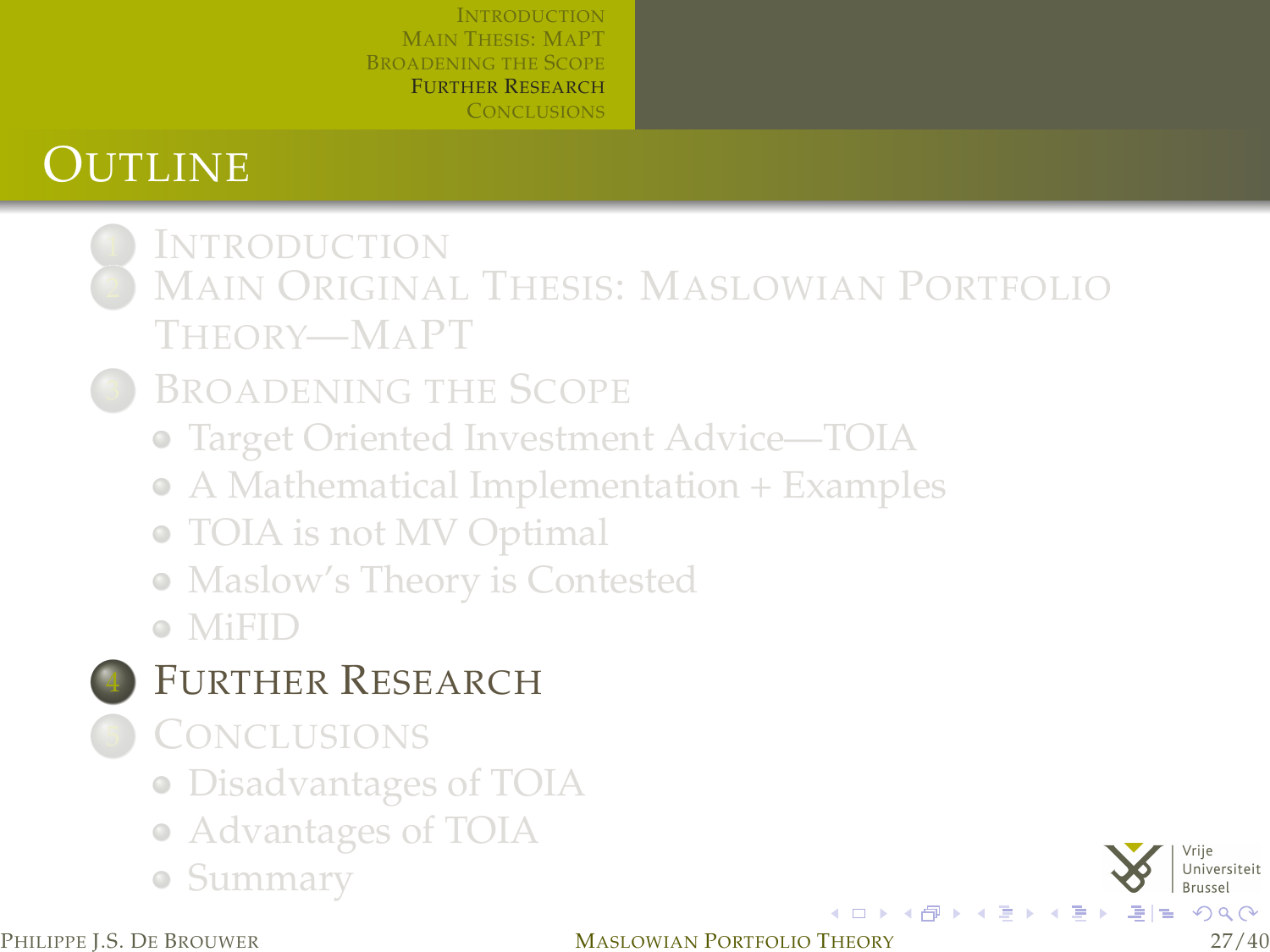# FURTHER RESEARCH

- <sup>1</sup> efficient investment strategies (ongoing at e.g. VUB)
- commercial wrapping (how to avoid incomplete cover of needs)
- $\bullet$  implications on product development
- $\bullet$  alternatives for TOIA, robustness of TOIA, ...
	- . . . .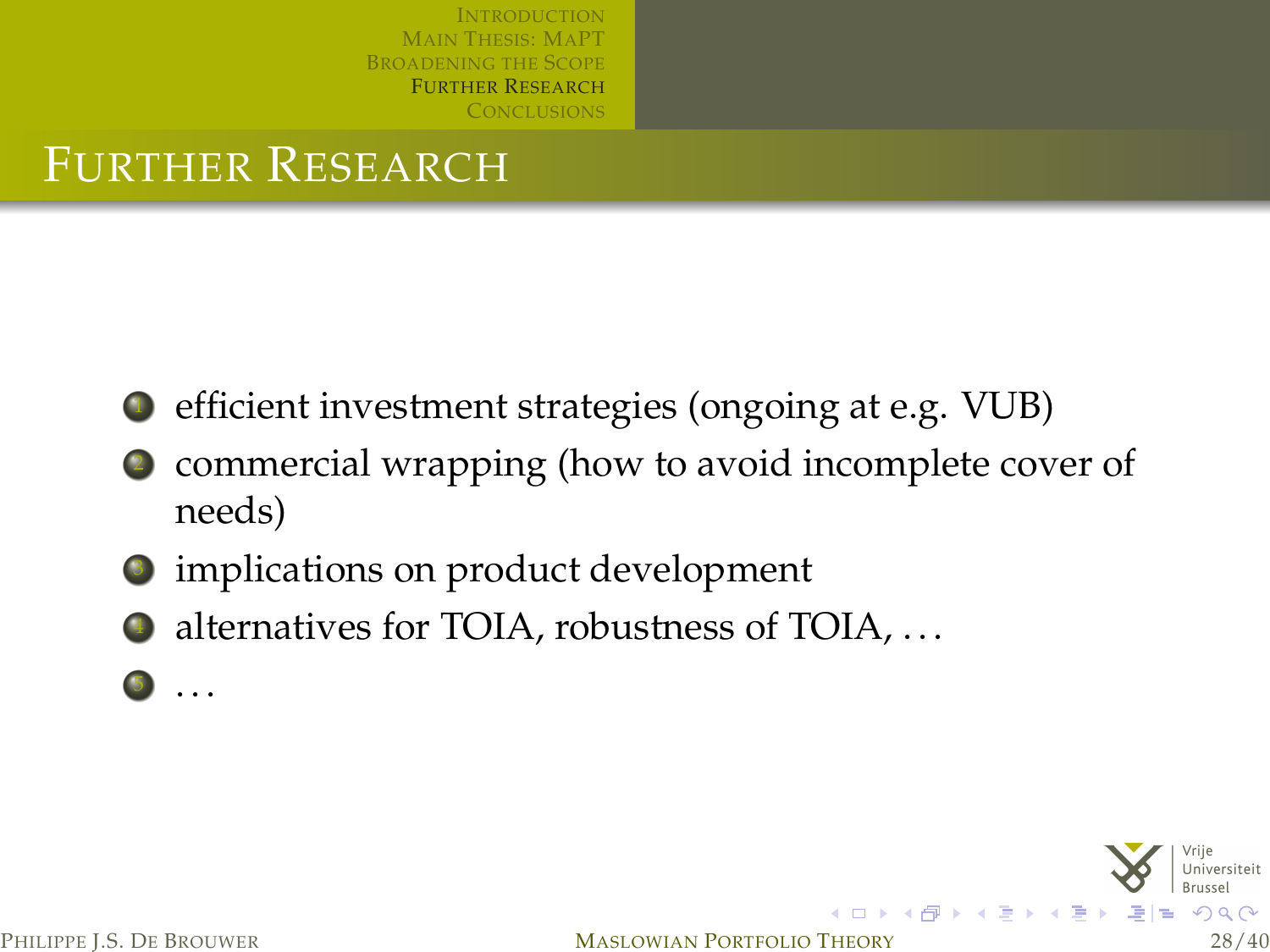D[ISADVANTAGES OF](#page-29-0) TOIA A[DVANTAGES OF](#page-30-0) TOIA

# **OUTLINE**

- **I[NTRODUCTION](#page-2-0)** MAIN ORIGINAL THESIS: M[ASLOWIAN](#page-5-0) PORTFOLIO T[HEORY](#page-5-0)—MAPT
	- **B[ROADENING THE](#page-8-0) SCOPE** 
		- [Target Oriented Investment Advice—TOIA](#page-11-0)
		- [A Mathematical Implementation + Examples](#page-14-0)
		- [TOIA is not MV Optimal](#page-23-0)
		- [Maslow's Theory is Contested](#page-24-0)
		- [MiFID](#page-25-0)
	- **FURTHER R[ESEARCH](#page-26-0)** 
		- **C[ONCLUSIONS](#page-28-0)**
		- [Disadvantages of TOIA](#page-29-0)
		- [Advantages of TOIA](#page-30-0)
		- [Summary](#page-31-0)

<span id="page-28-0"></span> $QQ$ 

イロトス個 トメミトス店

#### PHILIPPE L.S. DE BROUWER **MASLOWIAN PORTFOLIO THEORY** 29/40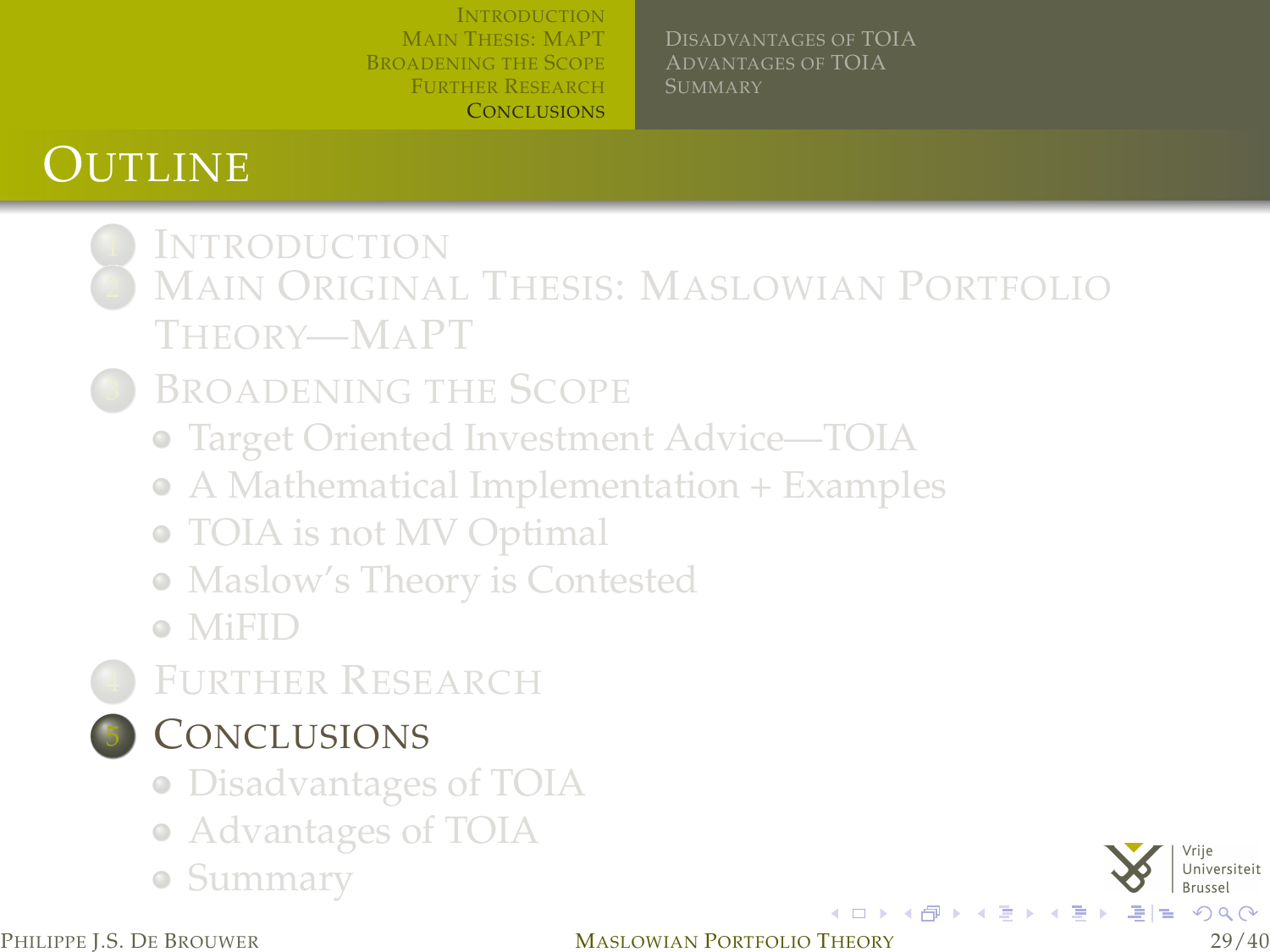D[ISADVANTAGES OF](#page-29-0) TOIA A[DVANTAGES OF](#page-30-0) TOIA

# DISADVANTAGES OF TOIA

- <sup>1</sup> portfolios are not necessarily MV-optimal
	- <sup>1</sup> because of **mental accounting** . . . however in a *very* abstract way (multiple horizons in MaPT/TOIA!)
	- **EX used in stead of VAR** ... however this is much more logical, coherent and intuitive
- <sup>2</sup> **time consuming** for advisers
- <sup>3</sup> **computing time intensive** to optimize portfolios
- <sup>4</sup> **if applied, should be complete** *all* needs should be covered (facilitated by Maslow's framework)
- <sup>5</sup> More research is needed (e.g. efficient investment strategies)

<span id="page-29-0"></span>

PHILIPPE L.S. DE BROUWER **MASLOWIAN PORTFOLIO THEORY** 30/40

イロトス 倒下 スミトス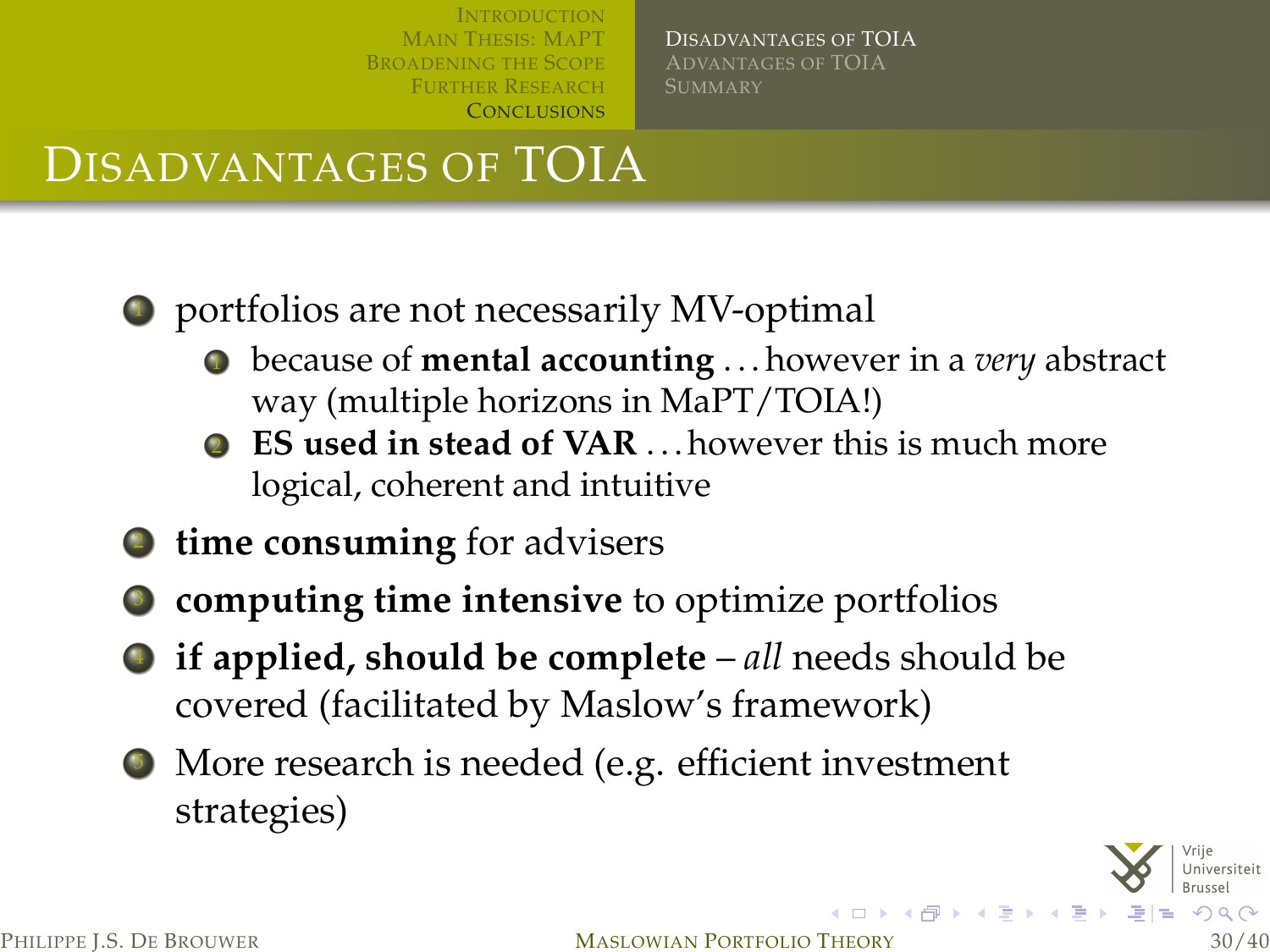D[ISADVANTAGES OF](#page-29-0) TOIA A[DVANTAGES OF](#page-30-0) TOIA

# ADVANTAGES OF TOIA

- **1** creates a **natural language** to guide the investor;
- <sup>2</sup> investment advice that **serves a purpose**, that makes sense for the investor, helps people to realize goals;
- <sup>3</sup> **no use of ill-defined concepts** such as "risk tolerance", no need for magical beliefs about the ability to define, determine and use this parameter;
- <sup>4</sup> provides a framework to hold onto, to temper emotions
	- $\bullet$  portfolio returns are not/less deteriorated by behavioural biases
	- <sup>2</sup> **bubbles and crashes are tempered**—if TOIA is widely used
- <sup>5</sup> ideal method to **build trust and a long term relationship** between advisor and investor
- <sup>6</sup> TOIA **reduces model risk** (diversification within diversification)

<span id="page-30-0"></span>

PHILIPPE L.S. DE BROUWER **MASLOWIAN PORTFOLIO THEORY** 31/40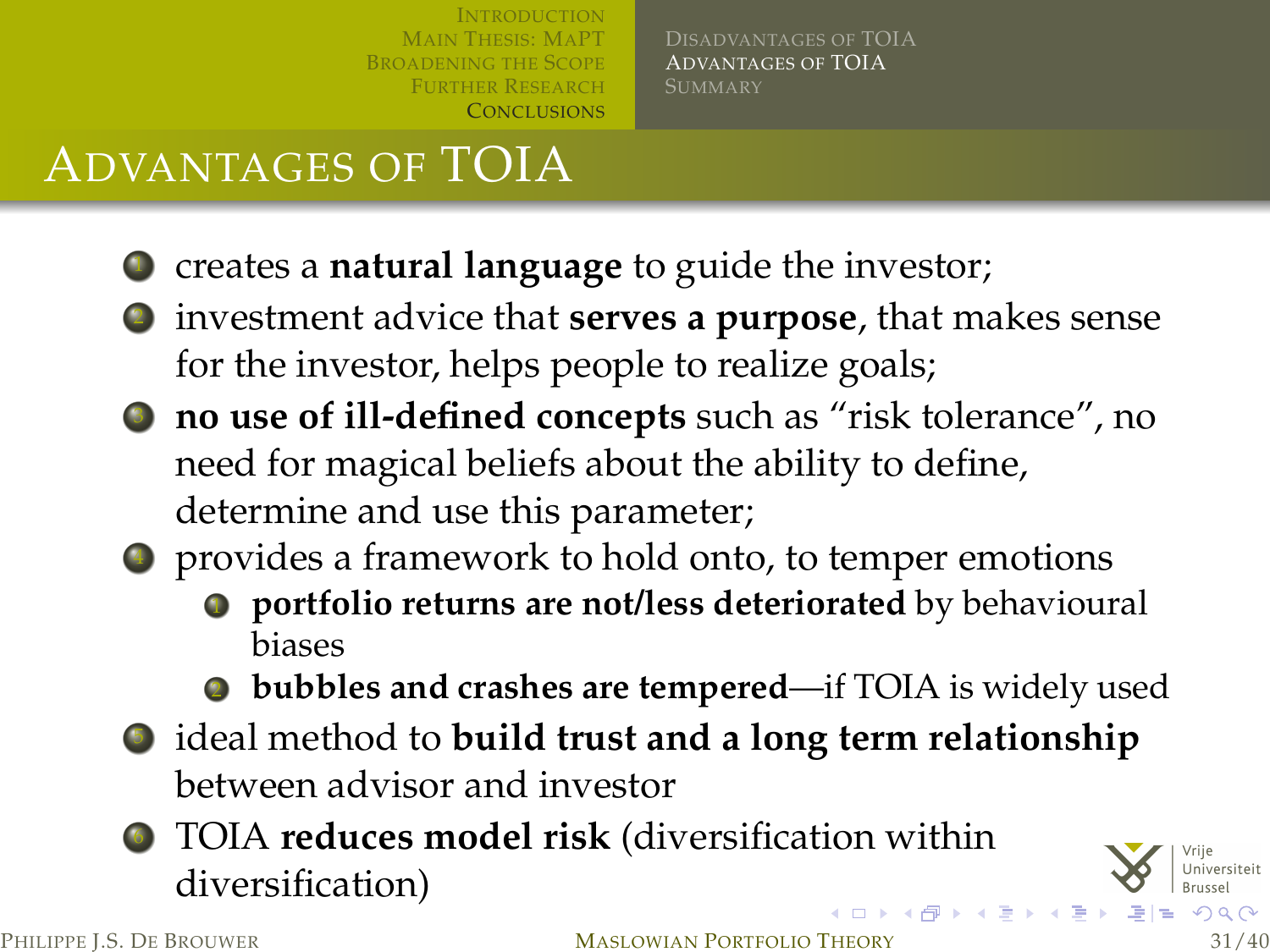D[ISADVANTAGES OF](#page-29-0) TOIA A[DVANTAGES OF](#page-30-0) TOIA **S[UMMARY](#page-31-0)** 

# **CONCLUSIONS**

- MaPT **puts investing in a frame: the frame of life**! Investments not a goal in their own right
- MaPT is **valid**, **normative**, **coherent**, and **applicable in practice** (e.g. TOIA)
- MaPT and its implementation TOIA have distinctive advantages: they
	- **answer to real needs** with interpretable parameters
	- Maslow offers a **natural language** in communication with investors + helps not to forget goals
	- are a rational approach **to mitigate some behavioural biases**, while other biases are used to help the investor
	- $\bullet$  offers diversification within diversification

<span id="page-31-0"></span>

PHILIPPE L.S. DE BROUWER MASLOWIAN PORTFOLIO THEORY

すロト オ個 ト オミト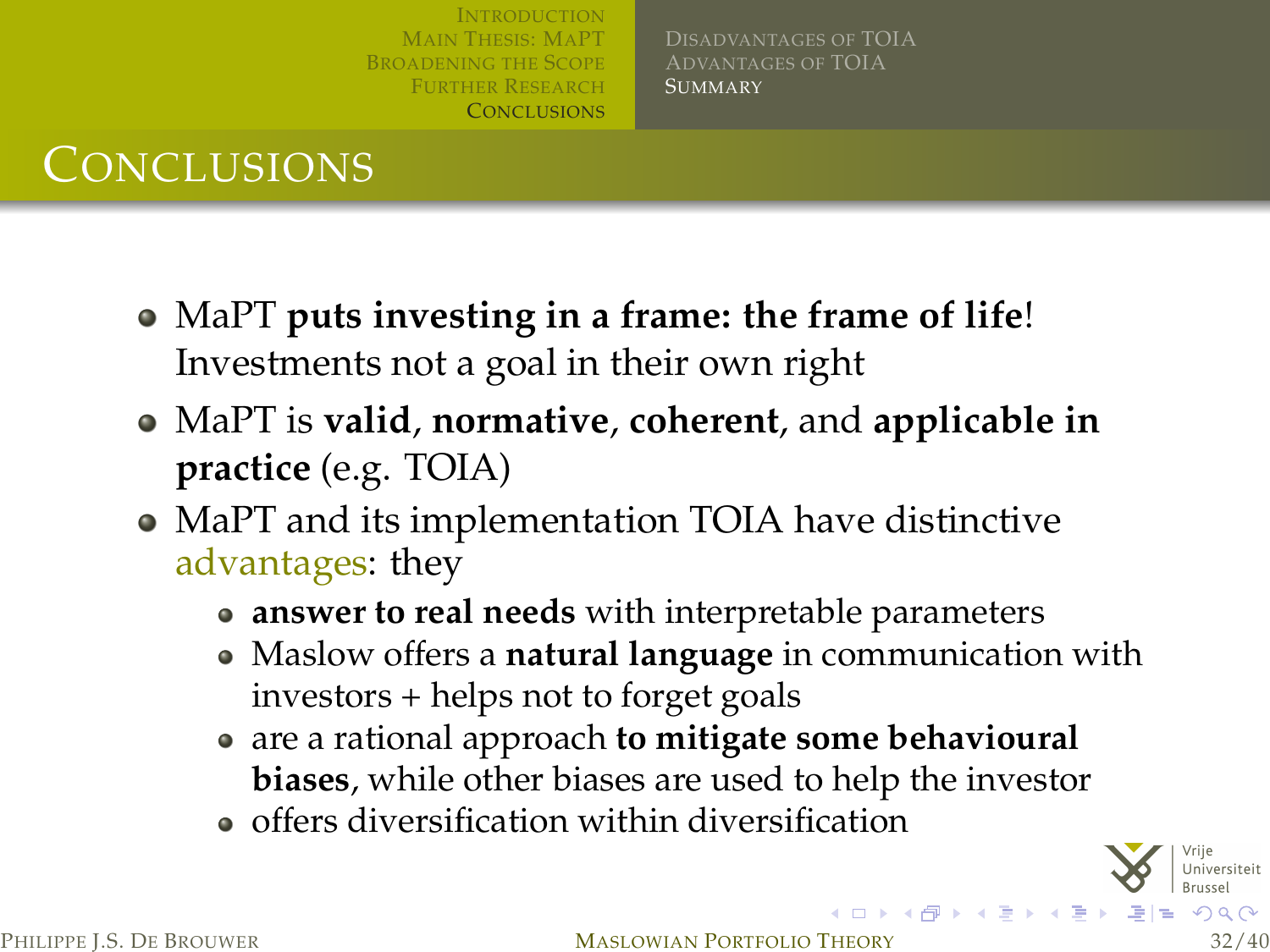D[ISADVANTAGES OF](#page-29-0) TOIA A[DVANTAGES OF](#page-30-0) TOIA **S[UMMARY](#page-31-0)** 

# THANKS FOR YOUR ATTENTION! AND BIG THANKS TO PROMOTOR, COMISSION

AND JURY FOR THIS GREAT LEARNING EXPERIENCE!

Philippe welcomes communication at <philippe@de-brouwer.com>

<span id="page-32-0"></span>

PHILIPPE L.S. DE BROUWER **MASLOWIAN PORTFOLIO THEORY** 33/40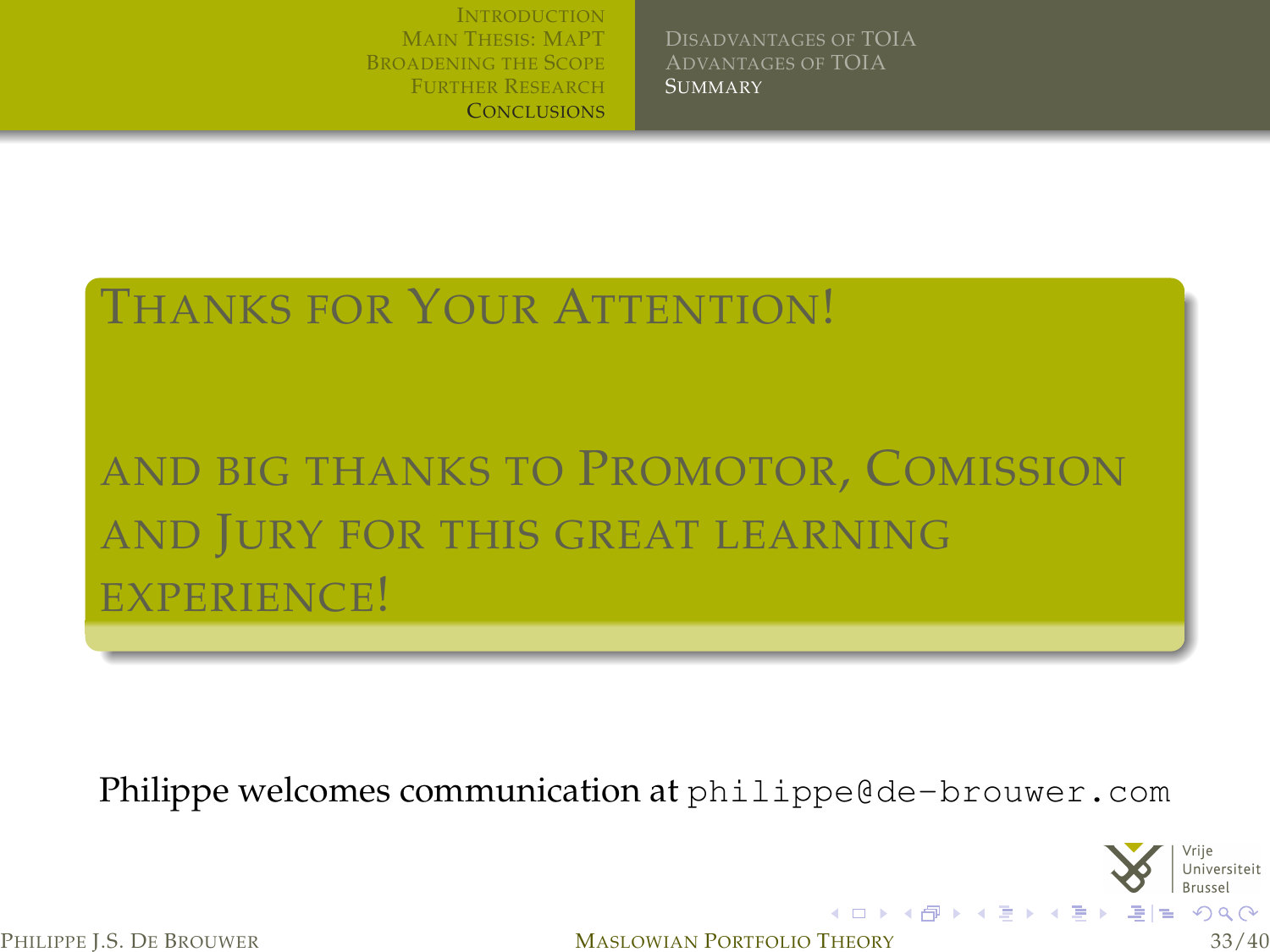B[IBLIOGRAPHY](#page-34-0) **R[EFERENCES](#page-35-3) N[OMENCLATURE](#page-39-0)** 

# BACK-MATTER

<span id="page-33-0"></span>

PHILIPPE J.S. DE BROUWER **MASLOWIAN PORTFOLIO THEORY** 34/40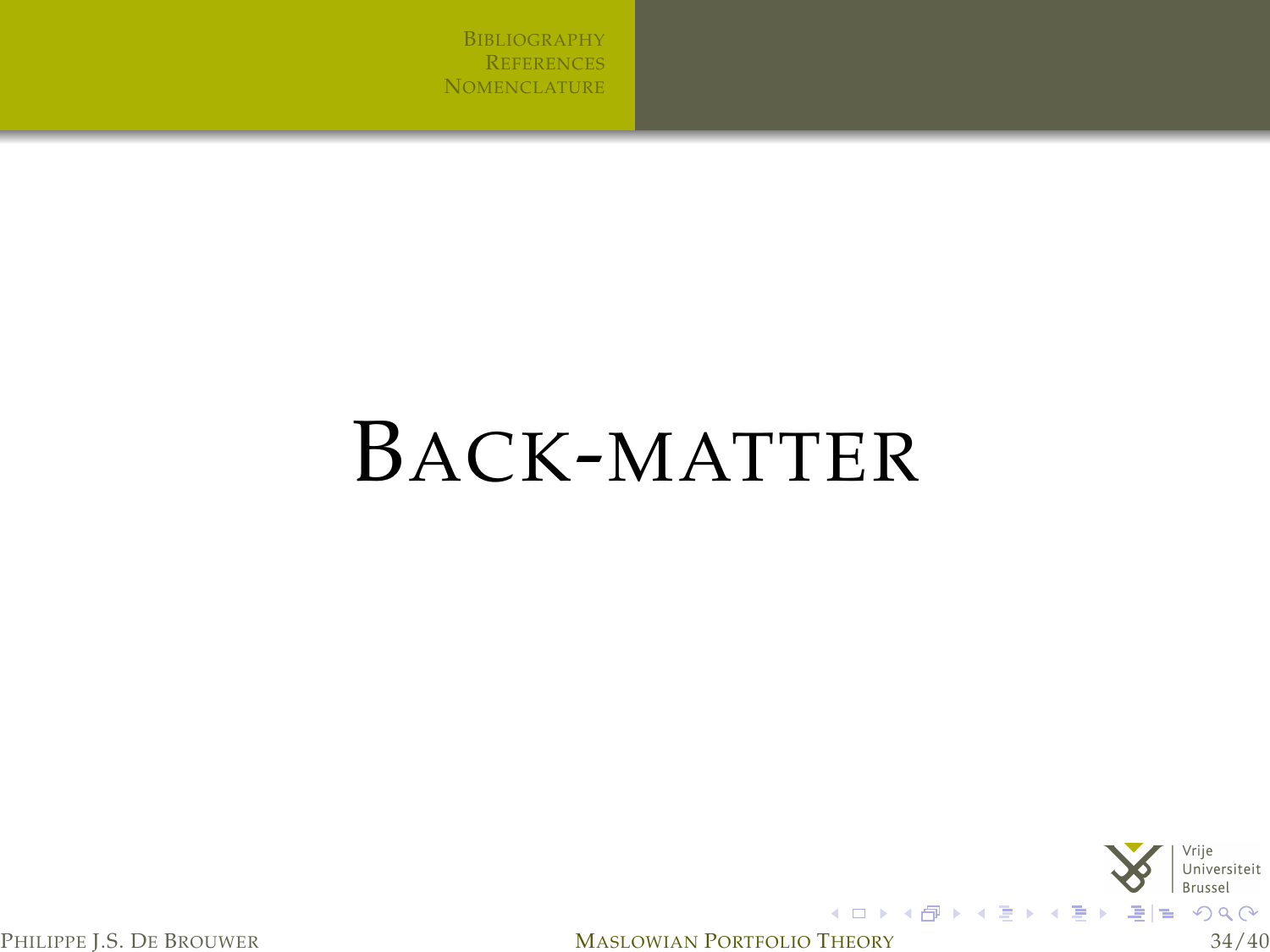B[IBLIOGRAPHY](#page-34-0) **R[EFERENCES](#page-35-3) N[OMENCLATURE](#page-39-0)** 









<span id="page-34-0"></span>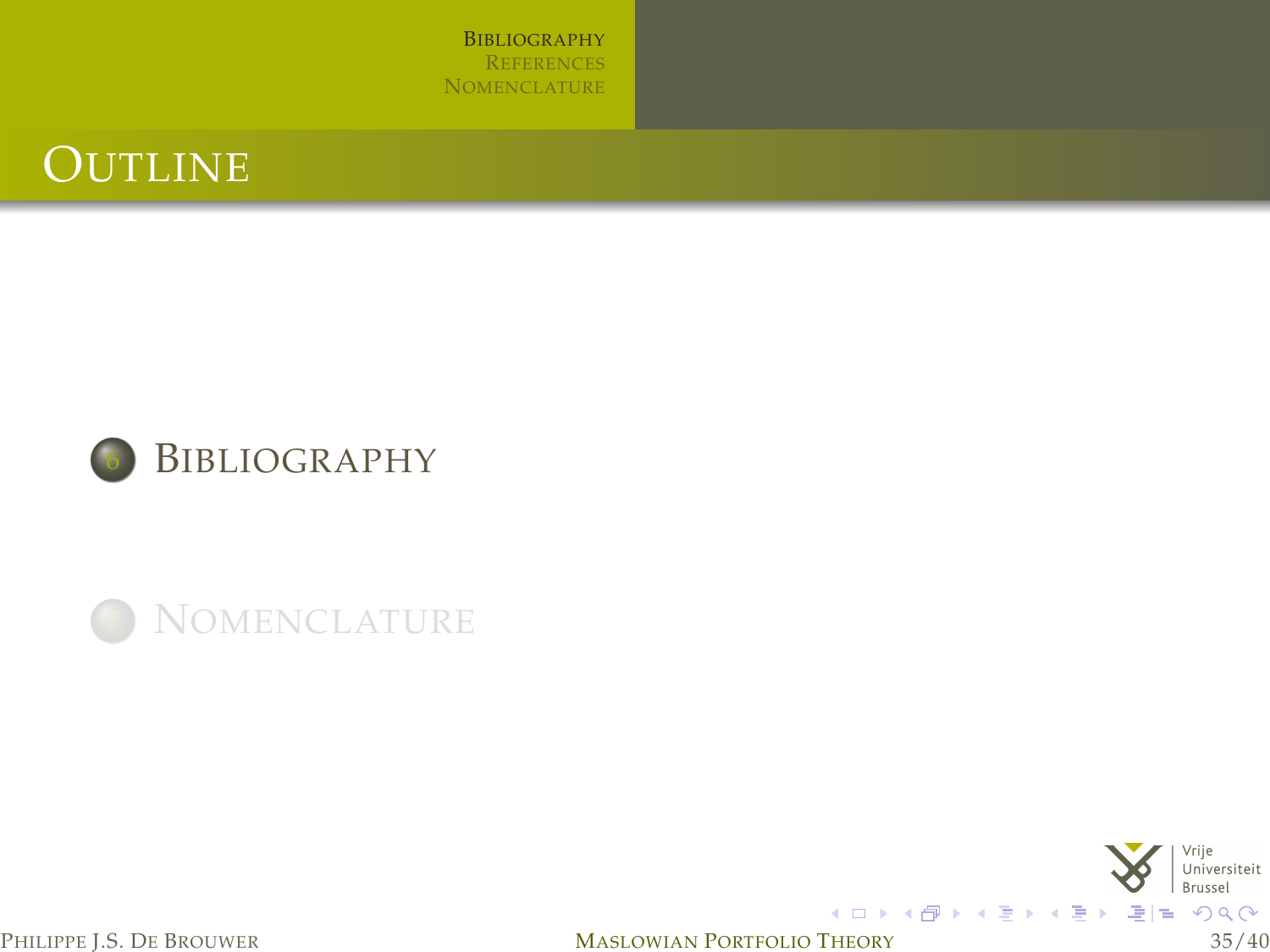

#### BIBLIOGRAPHY I

Artzner, P., F. Delbaen, J.-M. Eber, and D. Heath (1997). Thinking coherently. *Risk 10*(11), 68–71.

<span id="page-35-4"></span>Bernoulli, D. (1738). Specimen theoriae novae de mensura sortis. *Comentarii Academiae Scientiarum Imperialis Petropolitanae Tomus V*, 175–192.

Cramer, G. (1728). solution to the st petersburg paradox. in a correspondence letter to Johann Bernoulli, cited by [\(Bernoulli 1738\)](#page-35-4).

<span id="page-35-0"></span>De Brouwer, P. J. S. (2006). Behavioural finance and decission making in financial markets. In W. Milo and P. Wdowinski (Eds.), *Financial Markets, Principles of Modeling Forecasting and Decission-Making*, Łódź, Poland, pp. 24–44. Łódź University Press.

<span id="page-35-1"></span>De Brouwer, P. J. S. (2009, Feb). Maslowian portfolio theory: An alternative formulation of the behavioural portfolio theory. *Journal of Asset Management 9*(6), 359–365.

<span id="page-35-2"></span>De Brouwer, P. J. S. (2011, Jun). Target-oriented investment advice. *Journal of Asset Management*.

<span id="page-35-3"></span>

PHILIPPE L.S. DE BROUWER **MASLOWIAN PORTFOLIO THEORY** 36/40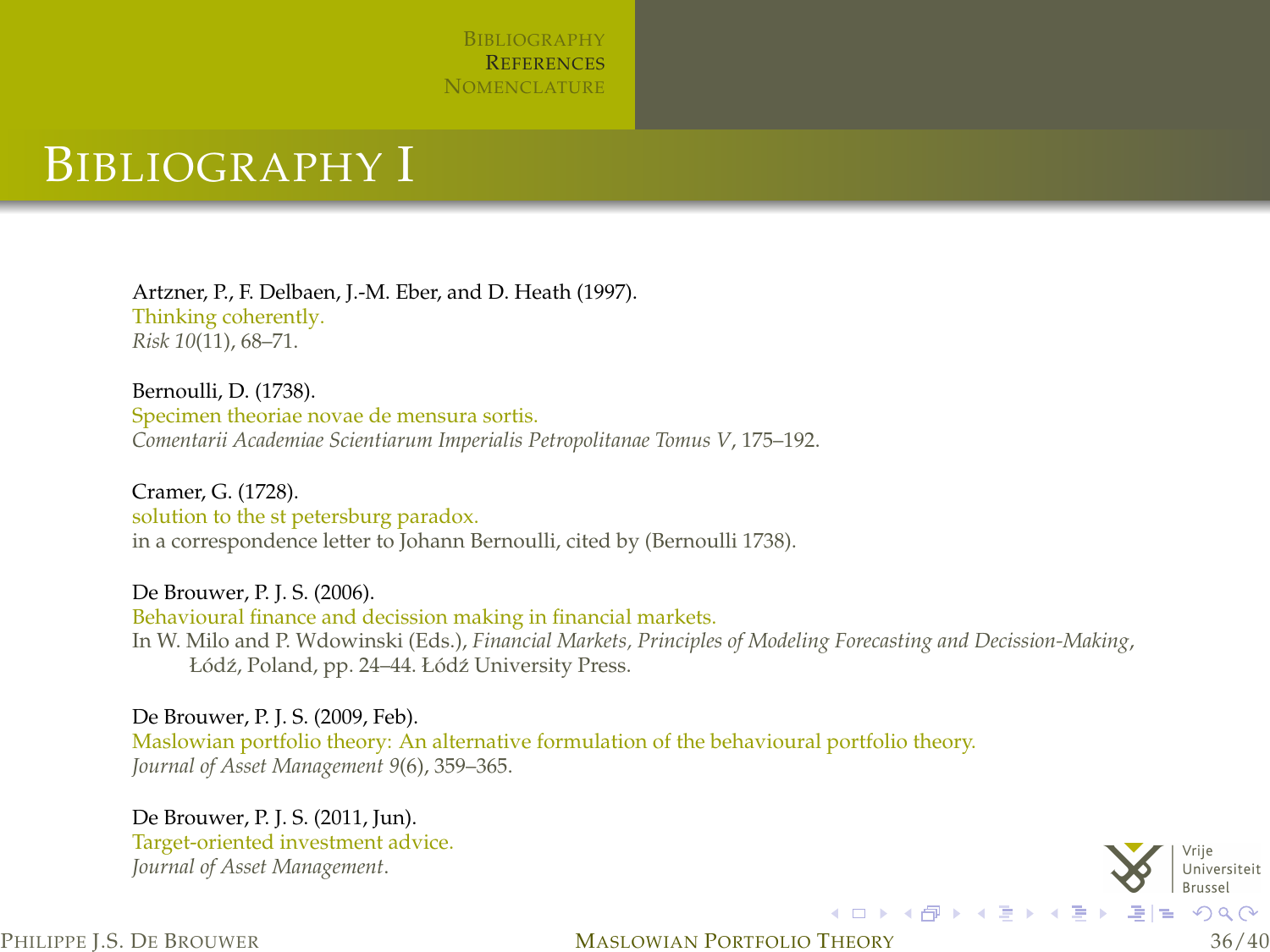

#### BIBLIOGRAPHY II

<span id="page-36-1"></span>De Brouwer, P. J. S. and F. Van den Spiegel (2001, Jan). The fallacy of large numbers revisited: the construction of a utility function that leads to the acceptance of two games while one is rejected. *Journal of Asset Management 1*(3), 257–266.

<span id="page-36-3"></span>Fishburn, P. C. (1977). Mean-risk analysis with risk associated with below-target returns. *The American Economic Review 67*(2), 116–126.

<span id="page-36-0"></span>Markowitz, H. M. (1952a). Portfolio selection. *Journal of Finance 6*, 77–91.

<span id="page-36-2"></span>Markowitz, H. M. (1952b). The utility of wealth. *Journal of Political Economy 60*, 151–158.

Maslow, A. H. (1943). A theory of human motivation. *Psychological Review 50*, 370–396.

Pascal, B. (1654). Expected utility theory. in correspondence with Louis de Fermat on the subject of gambling.



#### PHILIPPE L.S. DE BROUWER **MASLOWIAN PORTFOLIO THEORY** 37/40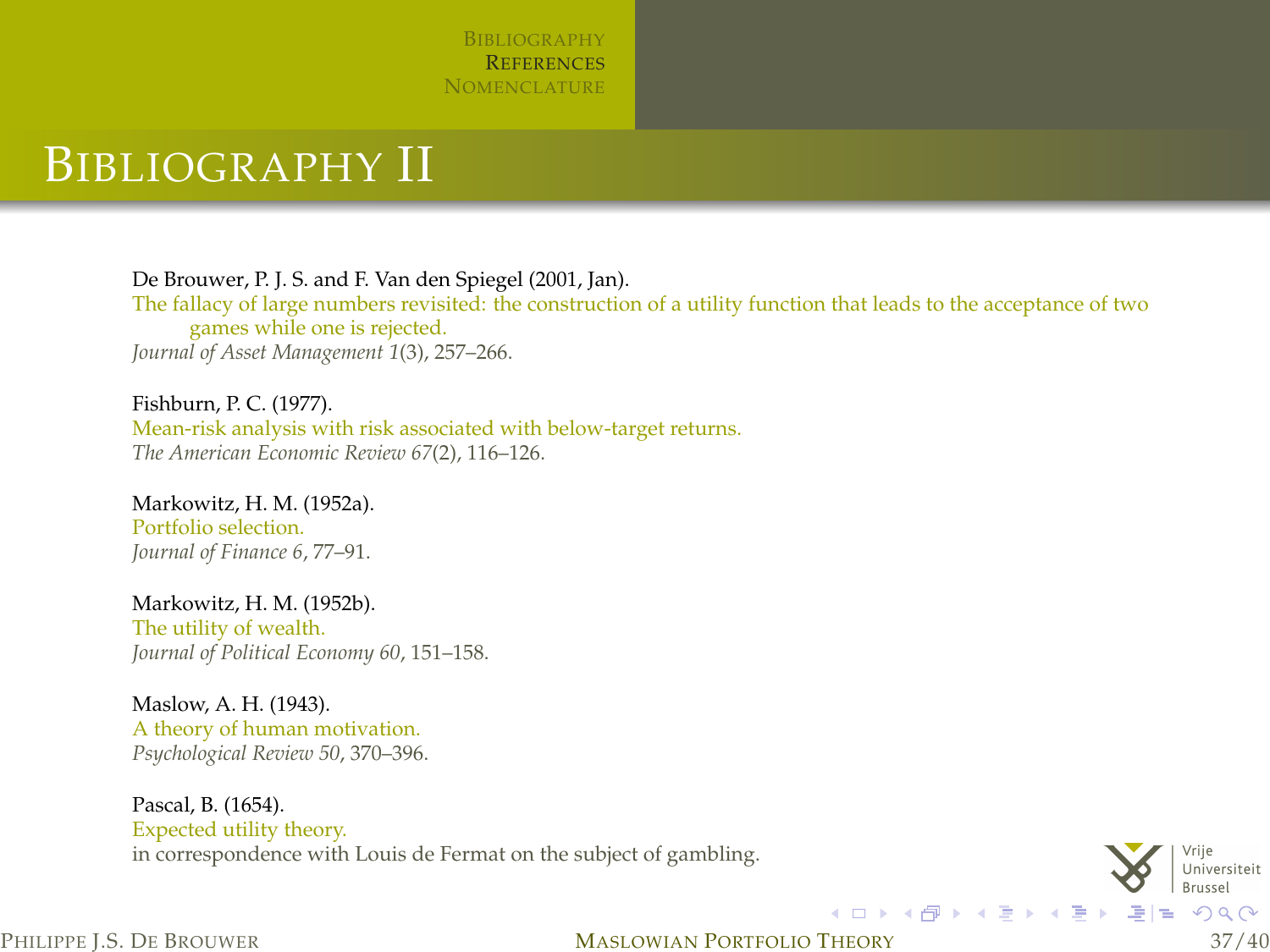B[IBLIOGRAPHY](#page-34-0) **R[EFERENCES](#page-35-3) N[OMENCLATURE](#page-39-0)** 

## BIBLIOGRAPHY III

<span id="page-37-1"></span>Roy, A. D. (1952). Safety first and the holding of assets. *Econometrica 20*(3), 431–449.

<span id="page-37-0"></span>Shefrin, H. and M. Statman (2000, Jun). Behavioral portfolio theory. *Journal of Financial and Quantitative Analysis 35*(2), 127–151.

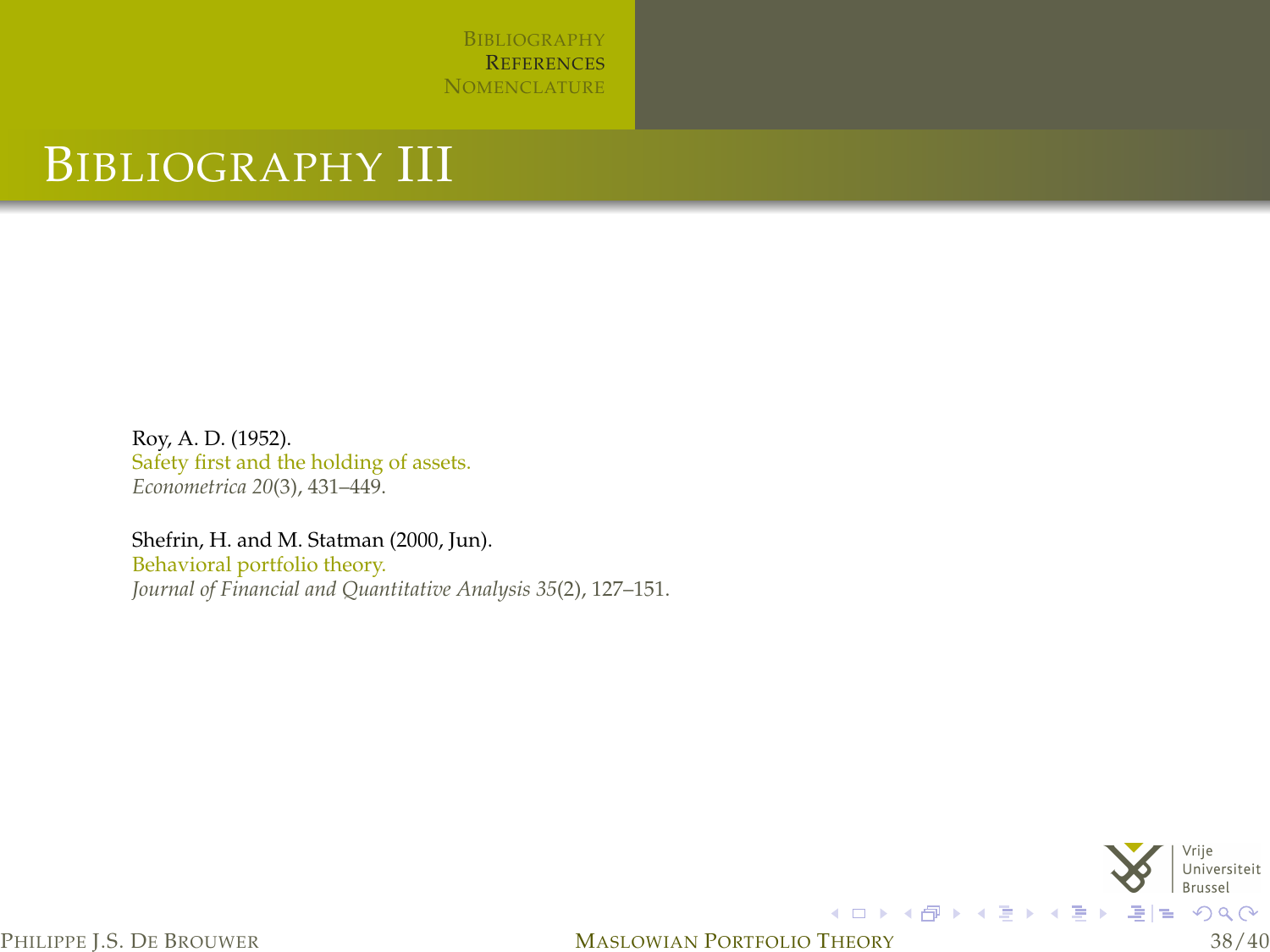B[IBLIOGRAPHY](#page-34-0) **R[EFERENCES](#page-35-3) N[OMENCLATURE](#page-39-0)** 









<span id="page-38-0"></span>